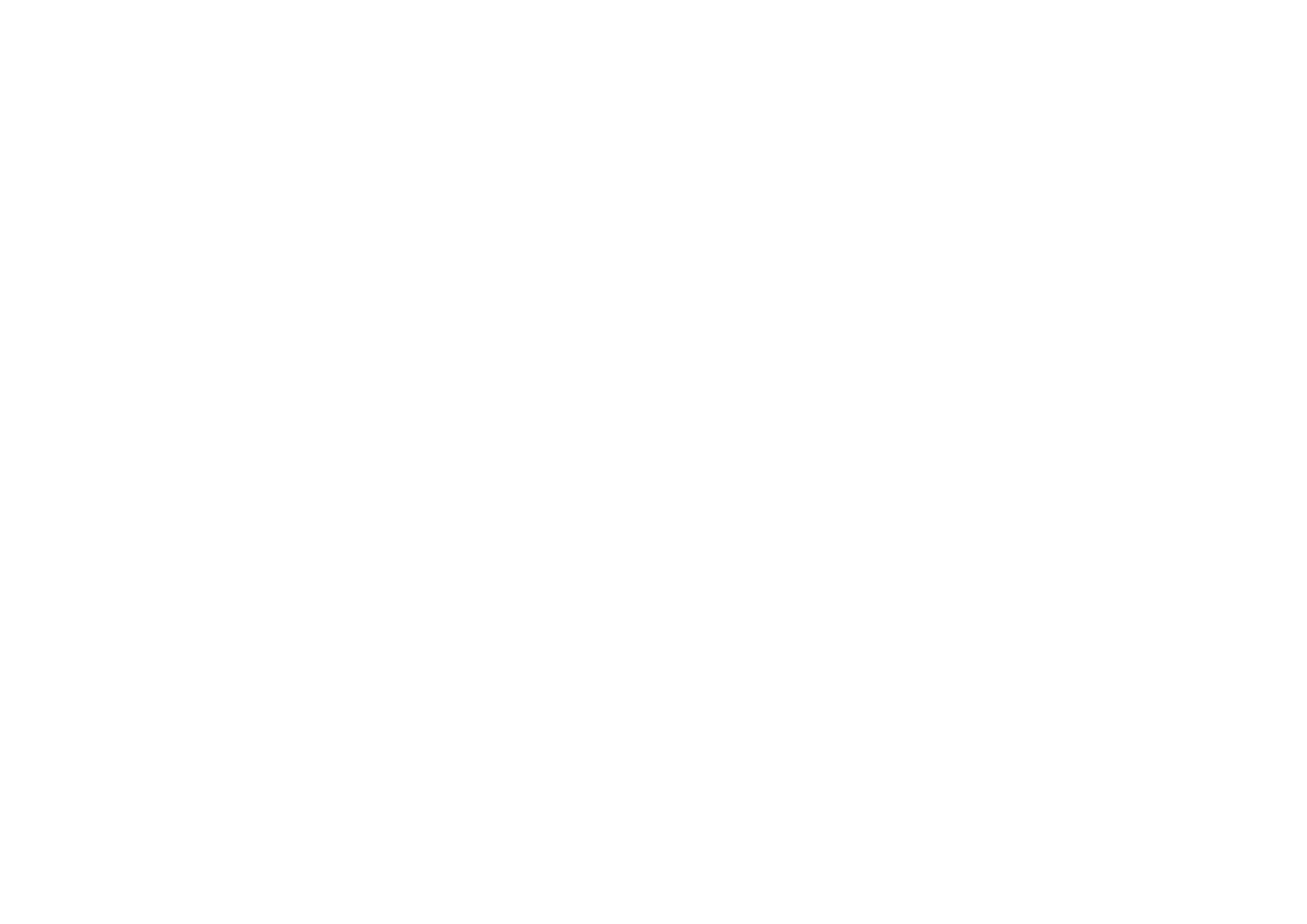# The Cabinet's Forward Plan: Introduction

This Forward Plan outlines the decisions which are expected to be made over the coming four-month period by or on behalf of the County Council's Cabinet. **NB Also included, for ease of reference, are items for the current month.**

The Plan is arranged in Committee date order, Cabinet or Delegated Decision by Cabinet Member. (The members and their portfolios are listed in the table on the next page.) Each entry briefly describes the subject and scope of the decision; indicates the "target date" on which the decision is expected to be taken and by whom (eg whether the full Cabinet or an individual Cabinet Member); what documents (normally a re port by an officer) are expected to be considered; and contact details for the officer(s) dealing with the matter.

Where consultation is being carried out prior to the decision being taken, the principal consultees are specified. The metho d of consultation will normally be by letter or – where the views of the wider public are to be sought – by press coverage, supplemented by local notices if the decision affects a particular area. Other methods, such as exhibitions, opinion surveys, community forums etc, may be used to supplement these.

The lists include any "key decisions" - those which are "significant" under the terms of government regulations. In general, a key decision may not be taken unless notice of it has been included in the Forward Plan. More detailed information on what is a key decision can be found in the Council's Constitution on the Council's website.<sup>1</sup> This can also be inspected at County Hall.

However, the Council has decided that Oxfordshire's Forward Plan should include all those matters which are expected to come before the Cabinet in the period of the Plan, whether or not they may give rise to key decisions.

If any key decisions are expected to be taken by officers within the Plan period under powers delegated by the Cabinet, these are included in the Plan.

Unless of a confidential nature, reports and other documents for any meeting can be inspected, from approximately a week before the meeting, at County Hall and online<sup>2.</sup> Copies can be supplied on request, at a charge to cover copying costs.

# Making Representations about Forward Plan Items

Anyone who wishes to make representations about a particular matter listed in the Plan should send their comments so as to reach the County Council at least a week before it is due to be considered. Comments should be either:

Posted to "Forward Plan", Law & Governance (Democratic Services), Corporate Services, County Hall, Oxford OX1 1ND, delivered in person to the same address or e-mailed to [forward.plan@oxfordshire.gov.uk.](mailto:forward.plan@.oxfordshire.gov.uk)

There is also a facility for making a short address to the Cabinet or Cabinet Member in person. The deadline for any request to do this is 9.00 am on the working day before the matter is due to be considered. A form is available from Democratic Support Team, Law & Governance (Democratic Services), (contact as above, or telephone Oxford 810806) or online3.

 $\overline{a}$ *1* [Decision Making including Key Decisions](https://www.oxfordshire.gov.uk/sites/default/files/file/constitution/part2article14decision_making.pdf) – Main Menu > About your Council > Meetings > The Constitution > Part 2, Article 14 – Decision Making

*<sup>2</sup>* [Agendas, Minutes & Reports](http://mycouncil.oxfordshire.gov.uk/ieDocHome.aspx?bcr=1) – Main Menu > About your Council > Meetings > Browse Committee Papers

*<sup>3</sup>* [Get Involved in Meetings](http://www.oxfordshire.gov.uk/cms/content/get-involved-meetings) – Main Menu > About your Council > Meetings > Get involved in meetings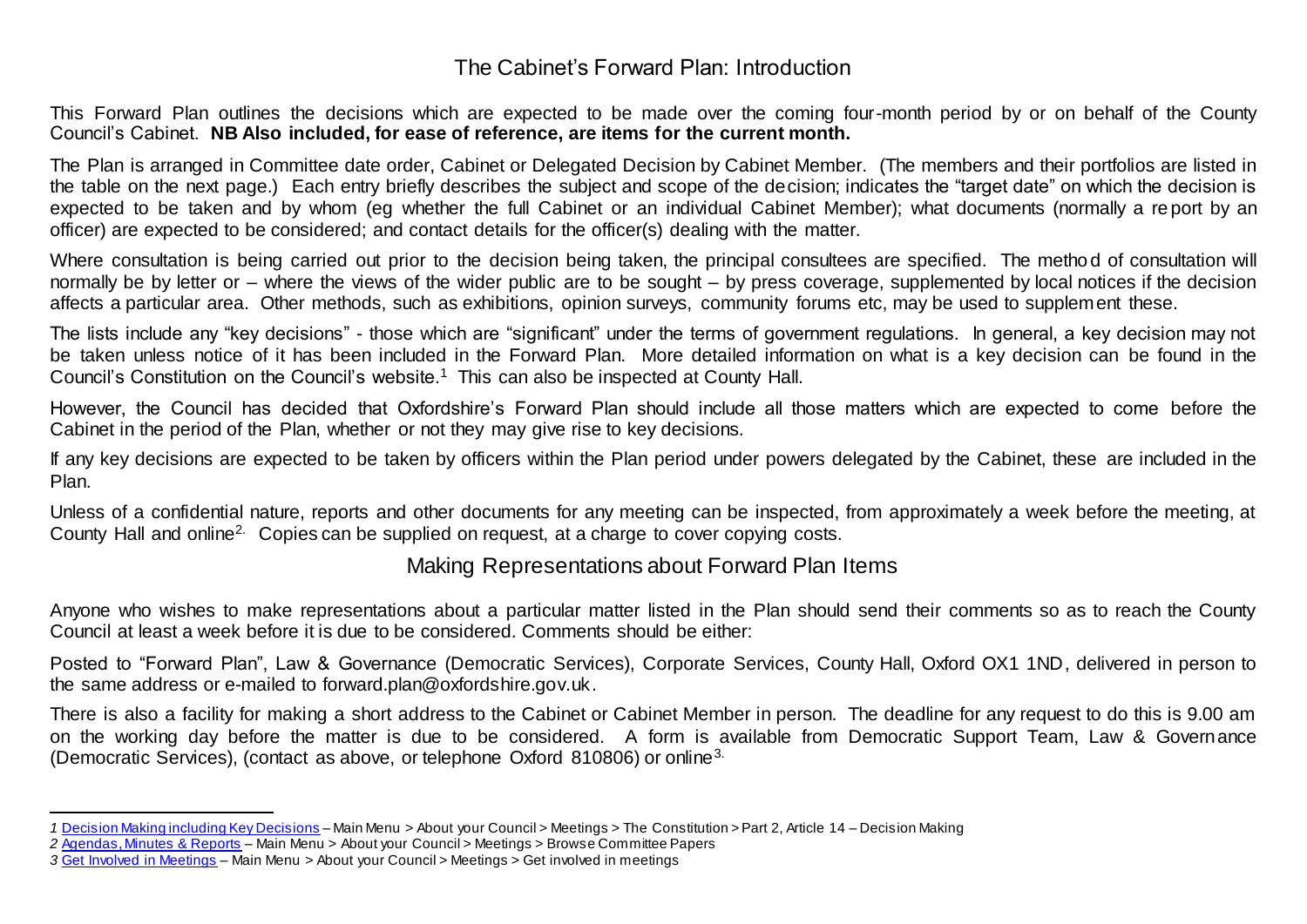# **Members of the Cabinet**

| <b>Cabinet Member</b>                                                                                                                       | <b>Main Areas of Responsibility</b>                                                                                                                                                                                                                                                                                                                                                                      |
|---------------------------------------------------------------------------------------------------------------------------------------------|----------------------------------------------------------------------------------------------------------------------------------------------------------------------------------------------------------------------------------------------------------------------------------------------------------------------------------------------------------------------------------------------------------|
| Leader of the Council<br>Councillor Liz Leffman                                                                                             | Strategy; corporate and community leadership; strategic communications; major external<br>partnerships; regional and strategic infrastructure and planning; economic growth and<br>development; Districts Liaison                                                                                                                                                                                        |
| Deputy Leader of the Council and Cabinet Member for<br>Children, Education & Young People's Services<br><b>Councillor Liz Brighouse OBE</b> | Children Social Care; Education; 0-5 Offer; Youth Offer                                                                                                                                                                                                                                                                                                                                                  |
| <b>Cabinet Member for Corporate Services</b><br><b>Councillor Glynis Phillips</b>                                                           | Governance and Legal; HR and industrial relations; Cherwell partnership agreement;<br>Broadband/ICT; Customer services; Communications                                                                                                                                                                                                                                                                   |
| Cabinet Member for Community Services & Safety<br><b>Councillor Neil Fawcett</b>                                                            | Cultural Services, Registration service, Library service, Coroner's service, Music service, Museum<br>service, History service; Fire & Rescue Service; Trading Standards; Emergency Planning;<br>Community Safety; Gypsies & Travellers                                                                                                                                                                  |
| Cabinet Member for Climate Change Delivery &<br>Environment<br><b>Councillor Dr Pete Sudbury</b>                                            | Climate Change; Waste Disposal and recycling centre; Countryside Operations & Volunteers;<br>Ecology/Archaeology/Heritage; Water Strategy - TW Reservoir; Energy Strategy; Minerals & Waste<br>Planning; Lead Flood Authority - Oxford Flood Alleviation Plan; Tree Strategy; Highways Verge<br>Management Strategy; HGV Weight Routes                                                                   |
| Cabinet Member for Highway Management<br><b>Councillor Tim Bearder</b>                                                                      | Highways Delivery Operations - structures and maintenance; Network management; Public Rights<br>of Way; Supported Transport; Fix My Street; Walking and Cycling - Maintenance; LCWIPs/LTNs;<br>Street lighting; Travel Hubs; Public transport - Bus Strategy/Universal Payment/Maps; Cycle<br>Parking; School Streets; 20 Is Plenty - implementation; Enforcement; Car Parking Strategy                  |
| Cabinet Member for Travel & Development Strategy<br><b>Councillor Duncan Enright</b>                                                        | Government Bids for Funding Initiatives; Infrastructure strategy (OXIS); Digital Connectivity<br>Broadband; Regional and Strategic Infrastructure - Capital Delivery of Major projects; Rail -<br>Cowley/Grove/Worcester Line/Witney; Connecting Oxford; ZEZs/AQMAs/Live Digital Air Quality<br>Display; Travel Hubs; Working Place Levy/Congestion Charge; Waterways; Tourism / economic<br>development |
| <b>Cabinet Member for Finance</b><br><b>Councillor Calum Miller</b>                                                                         | Finance; Property/Investments; Procurement                                                                                                                                                                                                                                                                                                                                                               |
| <b>Cabinet Member for Adult Social Care</b><br>Councillor Jenny Hannaby                                                                     | Adult Social Care; Carers services; Support to: People with learning disabilities, Physical disability<br>services, People living with impact of a brain injury, People living with a long-term condition, Older<br>people services, Safeguarding adult services, Homelessness, Hospital discharge; Mental health;<br><b>Health Partnerships</b>                                                         |
| Cabinet Member for Public Health & Equality<br><b>Councillor Mark Lygo</b>                                                                  | Public Health; Covid Renewal; Voluntary Sector; Equalities                                                                                                                                                                                                                                                                                                                                               |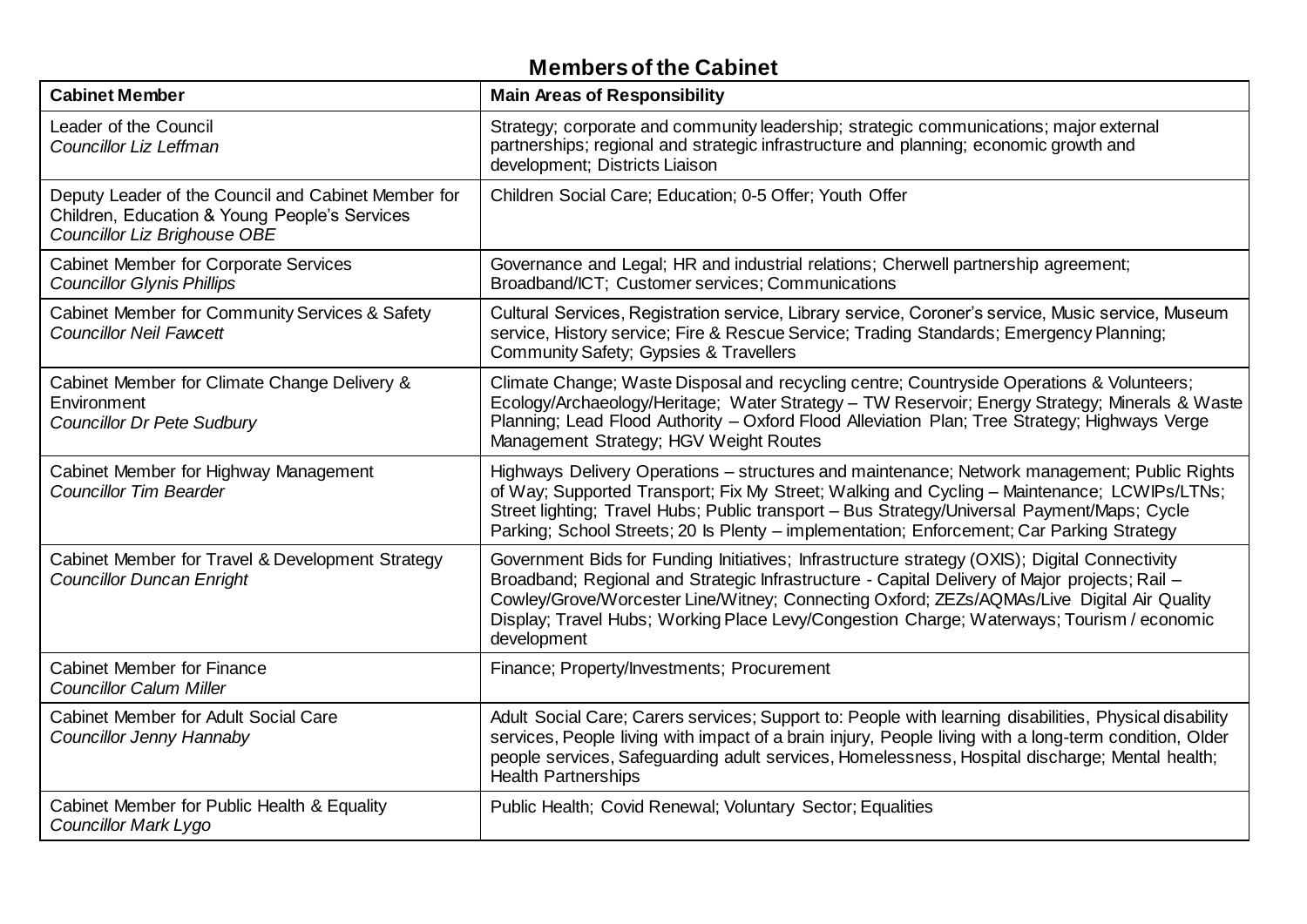# **Cabinet Meetings**

# *26 April 2022*

| Item to be considered                                                                                                                                                                                                            | Decision<br>Maker             | <b>Key Decision</b><br>(yes/no)            | Exempt<br>Information                                         | Consultation | Reason for<br>Amendment<br>(if any) | Cabinet<br>Member                                                       | Contact Officer                                                                                                                                                             | Report by                                              |
|----------------------------------------------------------------------------------------------------------------------------------------------------------------------------------------------------------------------------------|-------------------------------|--------------------------------------------|---------------------------------------------------------------|--------------|-------------------------------------|-------------------------------------------------------------------------|-----------------------------------------------------------------------------------------------------------------------------------------------------------------------------|--------------------------------------------------------|
| <b>Tree Policy for</b><br>Oxfordshire<br>(Ref: 2022/014)<br>To seek approval of<br>the revised Tree<br>Policy.                                                                                                                   | Cabinet<br>(26 April<br>2022) | Yes - Affects<br>more than 1<br>division   | None                                                          | N/A          |                                     | Cabinet<br>Member for<br>Climate<br>Change<br>Delivery &<br>Environment | Paul Fermer,<br><b>Assistant Director</b><br>of Community<br>Operations Tel:<br>07825 273984,<br>Andy Lederer,<br>Principal Officer -<br>Arboriculture Tel:<br>07860 453603 | Corporate<br><b>Director</b><br>Environment &<br>Place |
| <b>HIF1 Grant</b><br><b>Determination</b><br><b>Agreement</b><br>(Ref: 2022/045)<br>GDA presented to<br>Cabinet for<br>consideration and<br>approval.                                                                            | Cabinet<br>(26 April<br>2022) | Yes - Affects<br>more than 1<br>division   | Yes -<br>Category 3 -<br>Commercially<br>Sensitive -<br>Annex | N/A          |                                     | Cabinet<br>Member for<br>Travel &<br>Development<br>Strategy            | Hannah Battye,<br>Growth Manager,<br>Central Tel:<br>07808 573932                                                                                                           | Corporate<br>Director<br>Environment &<br>Place        |
| A40 HIF2 Smart<br><b>Corridor - Compulsory</b><br><b>Purchase and Side</b><br><b>Road Orders</b><br>(Ref: 2022/044)<br>To seek approval of<br>the Statement of<br><b>Reasons and Orders</b><br>Plans and approval<br>to make the | Cabinet<br>(26 April<br>2022) | $Yes - Affects$<br>more than 1<br>division | None                                                          | N/A          |                                     | Cabinet<br>Member for<br>Travel &<br>Development<br>Strategy            | Arjen<br>Bouwmeester,<br>Senior Project<br>Manager Tel:<br>07957602918                                                                                                      | Corporate<br><b>Director</b><br>Environment &<br>Place |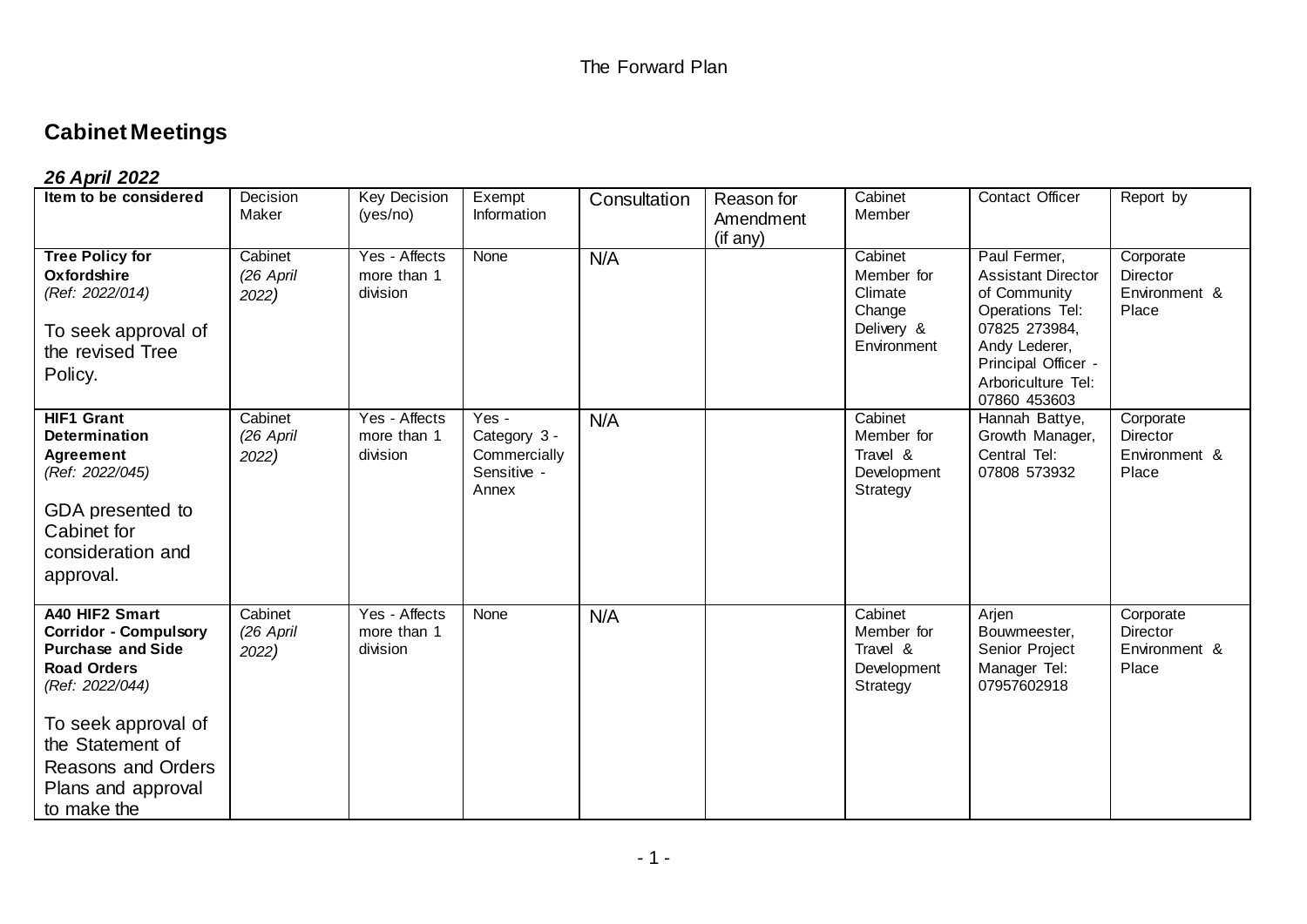| Item to be considered                                                                                                                                                                                                                                                                             | Decision<br>Maker             | <b>Key Decision</b><br>(yes/no)          | Exempt<br>Information | Consultation | Reason for<br>Amendment<br>$($ if any $)$                                                                                                                                                                                                                                                                                                                     | Cabinet<br>Member                                            | Contact Officer                                                                                   | Report by                                              |
|---------------------------------------------------------------------------------------------------------------------------------------------------------------------------------------------------------------------------------------------------------------------------------------------------|-------------------------------|------------------------------------------|-----------------------|--------------|---------------------------------------------------------------------------------------------------------------------------------------------------------------------------------------------------------------------------------------------------------------------------------------------------------------------------------------------------------------|--------------------------------------------------------------|---------------------------------------------------------------------------------------------------|--------------------------------------------------------|
| Compulsory<br><b>Purchase and Side</b><br>Road Orders.                                                                                                                                                                                                                                            |                               |                                          |                       |              |                                                                                                                                                                                                                                                                                                                                                               |                                                              |                                                                                                   |                                                        |
| <b>Didcot Garden Town</b><br><b>HIF1 - Compulsory</b><br><b>Purchase and Side</b><br><b>Road Orders</b><br>(Ref: 2021/134)<br>To seek approval of<br>the Statement of<br><b>Reasons and Orders</b><br>Plans and approval<br>to make the<br>Compulsory<br><b>Purchase and Side</b><br>Road Orders. | Cabinet<br>(26 April<br>2022) | Yes - Affects<br>more than 1<br>division | None                  | N/A          | Decision due date<br>for Cabinet<br>changed from<br>19/10/2021 to TBA.<br>Reason: Further<br>work required.<br>Decision due date<br>for Cabinet<br>changed from<br>19/10/2021 to<br>15/03/2022.<br>Reason: Further<br>work required.<br>Decision due date<br>for Cabinet<br>changed from<br>15/03/2022 to<br>26/04/2022.<br>Reason: Further<br>work required. | Cabinet<br>Member for<br>Travel &<br>Development<br>Strategy | Timothy Mann,<br>Senior Project<br>Manager Tel:<br>07922 848408                                   | Director of<br>Growth &<br>Economy                     |
| <b>Highway Works Bond</b><br>for Development with<br><b>Public Bodies</b><br>(Ref: 2021/233)<br>To seek approval for<br>delegated powers to<br>negotiate alternative<br>Section 278 bond<br>solutions with<br>recognised Public<br>Bodies to the                                                  | Cabinet<br>(26 April<br>2022) | <b>No</b>                                | None                  | N/A          | Decision due date<br>for Cabinet<br>changed from<br>15/03/2022 to<br>26/04/2022.<br>Reason: Further<br>work required.                                                                                                                                                                                                                                         | Cabinet<br>Member for<br>Travel &<br>Development<br>Strategy | Julian<br>Richardson,<br>Senior Engineer<br>(Road<br>Agreements<br>Team C&W) Tel:<br>07825 052736 | Corporate<br><b>Director</b><br>Environment &<br>Place |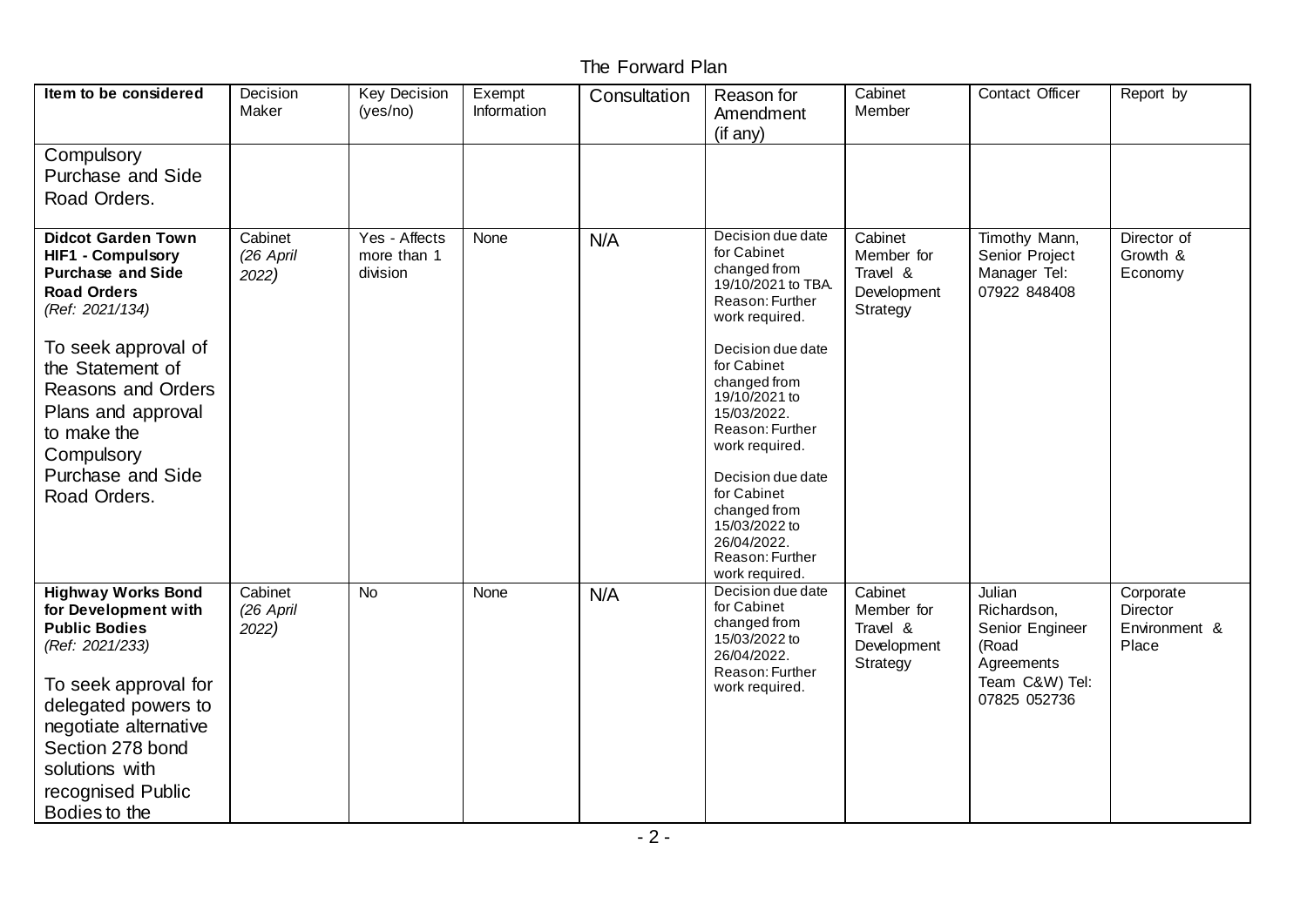| Item to be considered                                                                                                                                                                                                                                                                                                                                                      | Decision<br>Maker             | <b>Key Decision</b><br>(yes/no) | Exempt<br>Information | Consultation | Reason for<br>Amendment<br>(if any) | Cabinet<br>Member | Contact Officer                                                     | Report by                       |
|----------------------------------------------------------------------------------------------------------------------------------------------------------------------------------------------------------------------------------------------------------------------------------------------------------------------------------------------------------------------------|-------------------------------|---------------------------------|-----------------------|--------------|-------------------------------------|-------------------|---------------------------------------------------------------------|---------------------------------|
| Corporate Director<br>for Environment &<br>Place.                                                                                                                                                                                                                                                                                                                          |                               |                                 |                       |              |                                     |                   |                                                                     |                                 |
| <b>Delegated Powers -</b><br>April 2022<br>(Ref: 2021/201)<br>To report on a<br>quarterly basis any<br>executive decisions<br>taken under the<br>specific powers and<br>functions delegated<br>under the terms of<br>Part 7.1 (Scheme of<br>Delegation to<br>Officers) of the<br>Council's<br>Constitution -<br>Paragraph 6.3(c)(i).<br>It is not for Scrutiny<br>call-in. | Cabinet<br>(26 April<br>2022) | <b>No</b>                       | None                  | N/A          |                                     | Leader            | Colm Ó<br>Caomhánaigh,<br>Committee Officer<br>Tel: 07393<br>001096 | Director of Law &<br>Governance |

## *24 May 2022*

| Item to be considered                                                                 | <b>Decision</b><br>Maker   | <b>Key Decision</b><br>(yes/no)          | Exempt<br>Information | Consultation | Reason for<br>Amendment<br>$($ if any $)$                         | Cabinet<br>Member                 | Contact Officer                                | Report by                                     |
|---------------------------------------------------------------------------------------|----------------------------|------------------------------------------|-----------------------|--------------|-------------------------------------------------------------------|-----------------------------------|------------------------------------------------|-----------------------------------------------|
| A40 Access to Witney -<br><b>Purchase</b><br>Compulsory<br><b>Order and Side Road</b> | Cabinet<br>$(24$ May 2022) | Yes - Affects<br>more than 1<br>division | None                  | N/A          | Decision due date<br>for Cabinet<br>changed from<br>26/04/2022 to | Cabinet<br>Member for<br>Travel & | Arien<br>Bouwmeester.<br><b>Senior Project</b> | Corporate<br><b>Director</b><br>Environment & |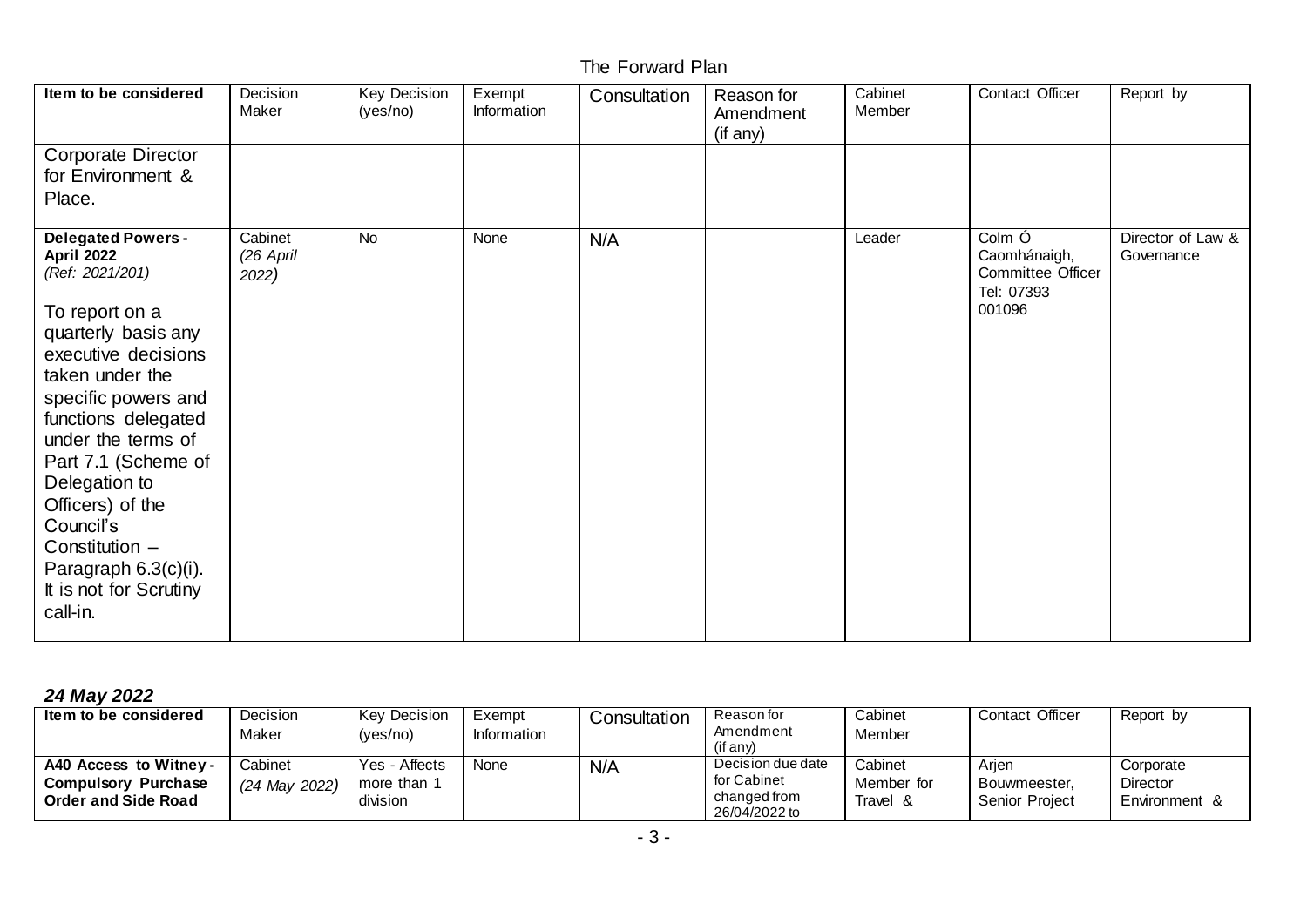| Item to be considered                                                                                                                                                                      | Decision<br>Maker        | <b>Key Decision</b><br>(yes/no)          | Exempt<br>Information | Consultation | Reason for<br>Amendment<br>(if any)              | Cabinet<br>Member                                                       | Contact Officer                                                                                                                                                 | Report by                                              |
|--------------------------------------------------------------------------------------------------------------------------------------------------------------------------------------------|--------------------------|------------------------------------------|-----------------------|--------------|--------------------------------------------------|-------------------------------------------------------------------------|-----------------------------------------------------------------------------------------------------------------------------------------------------------------|--------------------------------------------------------|
| <b>Orders</b><br>(Ref: 2022/012)                                                                                                                                                           |                          |                                          |                       |              | 24/05/2022.<br>Reason: Further<br>work required. | Development<br>Strategy                                                 | Manager Tel:<br>07957602918                                                                                                                                     | Place                                                  |
| To seek approval of<br>the Statement of<br><b>Reasons and Orders</b><br>Plans and approval<br>to make the<br>Compulsory<br><b>Purchase and Side</b><br>Road Orders.                        |                          |                                          |                       |              |                                                  |                                                                         |                                                                                                                                                                 |                                                        |
| <b>Climate Action Update</b><br>(Ref: 2022/018)<br>To seek approval of<br>the Climate Action<br>Programme 2022-23<br>annual delivery plan<br>and the Carbon<br>Management Plan<br>2022-25. | Cabinet<br>(24 May 2022) | Yes - Affects<br>more than 1<br>division | None                  | N/A          |                                                  | Cabinet<br>Member for<br>Climate<br>Change<br>Delivery &<br>Environment | Sarah Gilbert,<br><b>Climate Action</b><br>Team Leader Tel:<br>07867 467797                                                                                     | Corporate<br><b>Director</b><br>Environment &<br>Place |
| <b>Climate and Natural</b><br><b>Environment Policy</b><br><b>Statement</b><br>(Ref: 2022/028)<br>Agree a new Climate<br>and Natural<br><b>Enviornment Policy</b><br>Statement.            | Cabinet<br>(24 May 2022) | Yes - Affects<br>more than 1<br>division | None                  | N/A          |                                                  | Cabinet<br>Member for<br>Climate<br>Change<br>Delivery &<br>Environment | Sarah Gilbert,<br><b>Climate Action</b><br>Team Leader Tel:<br>07867 467797,<br>Nick Mottram,<br>Environment<br><b>Strategy Manager</b><br>Tel: 07733<br>002171 | Corporate<br>Director<br>Environment &<br>Place        |
| <b>Library and Heritage</b>                                                                                                                                                                | Cabinet                  | Yes - Affects                            | None                  | N/A          | Decision due date                                | Cabinet                                                                 | Mark Haynes,                                                                                                                                                    | Corporate                                              |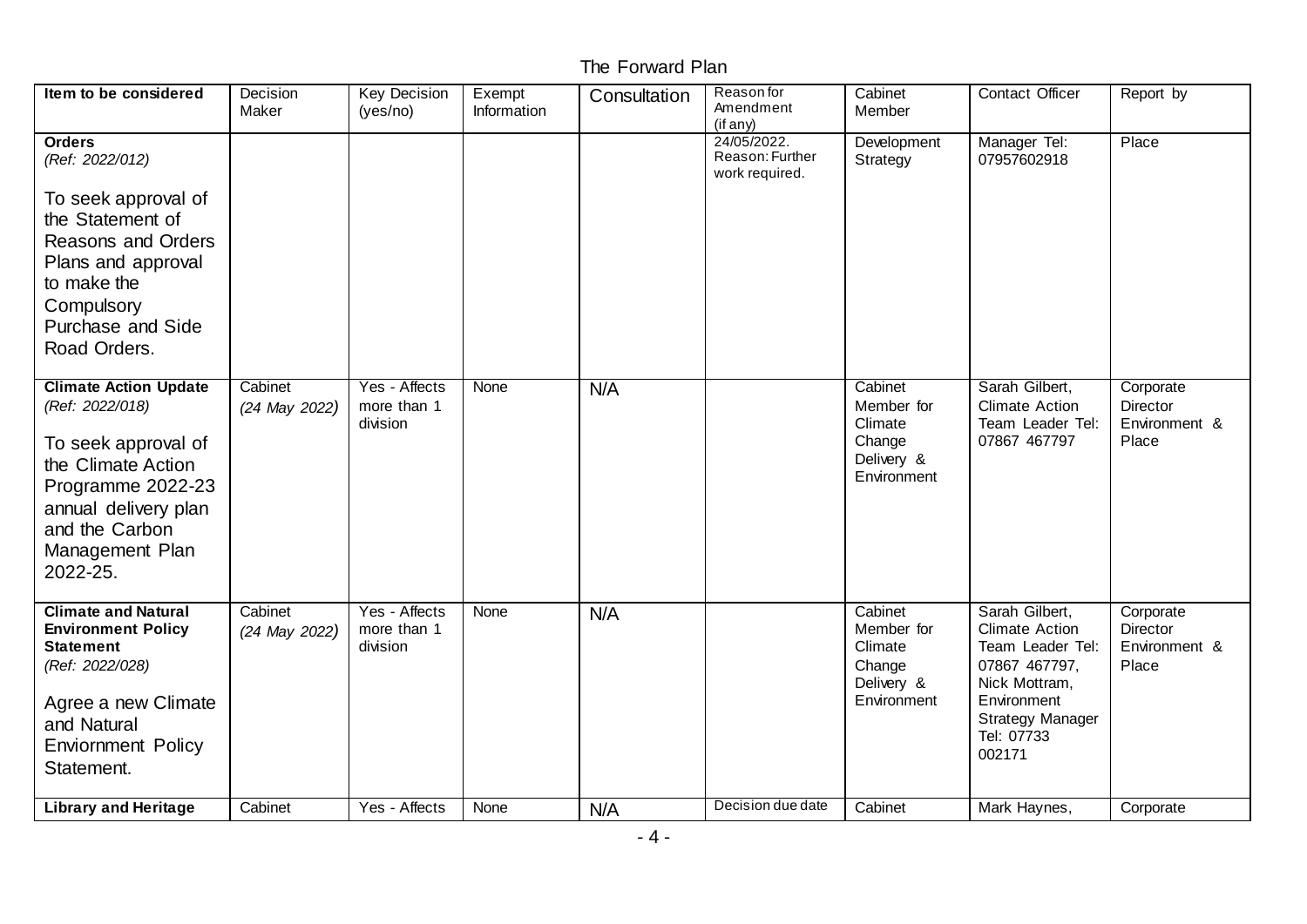| Item to be considered                                                                                                                                              | Decision<br>Maker        | <b>Key Decision</b><br>(yes/no)          | Exempt<br>Information | Consultation | Reason for<br>Amendment<br>(if any)                                                                                                                                                                                                                                                                                                                                         | Cabinet<br>Member                               | Contact Officer                                                                           | Report by                                                                            |
|--------------------------------------------------------------------------------------------------------------------------------------------------------------------|--------------------------|------------------------------------------|-----------------------|--------------|-----------------------------------------------------------------------------------------------------------------------------------------------------------------------------------------------------------------------------------------------------------------------------------------------------------------------------------------------------------------------------|-------------------------------------------------|-------------------------------------------------------------------------------------------|--------------------------------------------------------------------------------------|
| <b>Strategy</b><br>(Ref: 2021/234)<br>To seek approval<br>and delegated<br>responsibility to<br>Portfolio Holder and<br>Directors to<br>implement the<br>strategy. | (24 May 2022)            | more than 1<br>division                  |                       |              | for Cabinet<br>changed from<br>26/04/2022 to<br>24/05/2022.<br>Reason: Further<br>work required.                                                                                                                                                                                                                                                                            | Member for<br>Community<br>Services &<br>Safety | Director for<br>Customer &<br><b>Culture Services</b><br>Tel: 07586<br>479051             | <b>Director</b><br>Customers,<br>Organisational<br>Development &<br><b>Resources</b> |
| <b>National Bus Strategy -</b><br><b>Enhanced Partnership</b><br>(Ref: 2021/214)<br>To seek approval of<br>the Enhanced<br>Partnership.                            | Cabinet<br>(24 May 2022) | Yes - Affects<br>more than 1<br>division | None                  | N/A          | Decision due date<br>for Cabinet<br>changed from<br>15/03/2022 to<br>26/04/2022.<br>Reason: Further<br>work required due<br>to altered<br>Government<br>timescales.<br>Decision due date<br>for Cabinet<br>changed from<br>26/04/2022 to<br>24/05/2022.<br>Reason: Delayed<br>Government<br>funding<br>announcement and<br>revised submission<br>deadline of end of<br>May. | Cabinet<br>Member for<br>Highway<br>Management  | John Disley,<br>Infrastructure<br>Strategy & Policy<br>Manager Tel:<br>07767 006742       | Corporate<br>Director<br>Environment &<br>Place                                      |
| <b>Network Management</b><br>Plan 2022-2027<br>(Ref: 2021/238)<br>To seek approval of                                                                              | Cabinet<br>(24 May 2022) | Yes - Affects<br>more than 1<br>division | None                  | N/A          | Decision due date<br>for Cabinet<br>changed from<br>15/03/2022 to<br>24/05/2022.<br>Reason: Further                                                                                                                                                                                                                                                                         | Cabinet<br>Member for<br>Highway<br>Management  | Keith Stenning,<br>Head of Service -<br><b>Network</b><br>Management Tel:<br>07584 581214 | Corporate<br>Director<br>Environment &<br>Place                                      |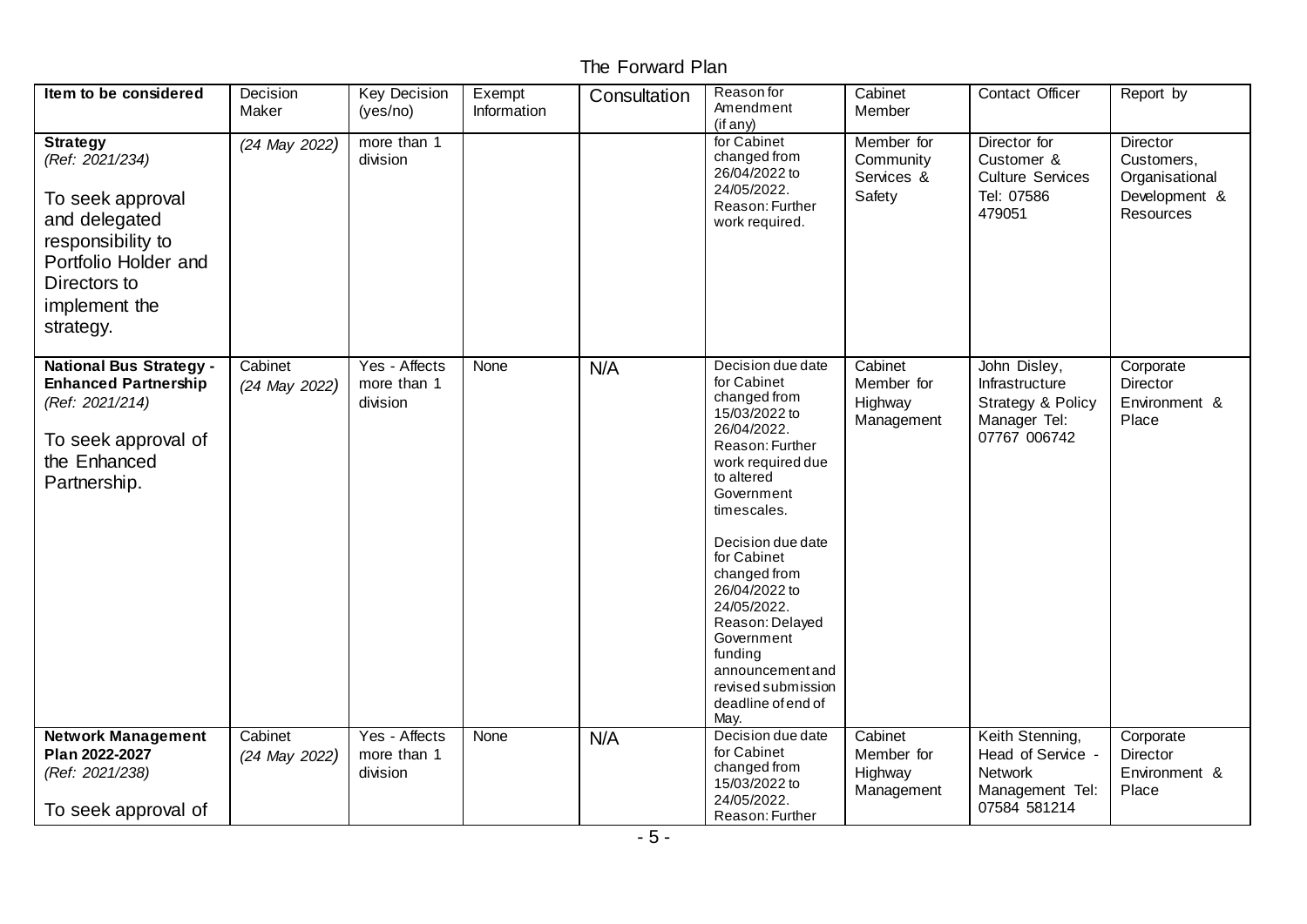| Item to be considered                                                                                                                                                                                             | Decision<br>Maker        | <b>Key Decision</b><br>(yes/no) | Exempt<br>Information | Consultation                                                 | Reason for<br>Amendment<br>(if any) | Cabinet<br>Member                              | Contact Officer                                                                               | Report by                                                                           |
|-------------------------------------------------------------------------------------------------------------------------------------------------------------------------------------------------------------------|--------------------------|---------------------------------|-----------------------|--------------------------------------------------------------|-------------------------------------|------------------------------------------------|-----------------------------------------------------------------------------------------------|-------------------------------------------------------------------------------------|
| the content of the<br><b>Network</b><br>Management Plan<br>2022-2027.                                                                                                                                             |                          |                                 |                       |                                                              | work required.                      |                                                |                                                                                               |                                                                                     |
| Appointments 2021/22<br>(Ref: 2021/219)<br>To consider member<br>appointments to a<br>variety of bodies<br>which in different<br>ways support the<br>discharge of the<br><b>Council's Executive</b><br>functions. | Cabinet<br>(24 May 2022) | <b>No</b>                       | None                  | N/A                                                          |                                     | Leader                                         | Colm Ó<br>Caomhánaigh,<br>Committee Officer<br>Tel: 07393<br>001096                           | Director of Law &<br>Governance                                                     |
| <b>Customer Experience</b><br><b>Strategy</b><br>(Ref: 2021/235)<br>To seek approval<br>and delegated<br>responsibility to<br>Portfolio Holder and<br>Directors to<br>implement the<br>strategy.                  | Cabinet<br>(24 May 2022) | <b>No</b>                       | None                  | N/A                                                          |                                     | Cabinet<br>Member for<br>Corporate<br>Services | Mark Haynes,<br>Director for<br>Customer &<br><b>Culture Services</b><br>Tel: 07586<br>479051 | Corporate<br>Director<br>Customers,<br>Organisational<br>Development &<br>Resources |
| <b>Local Area SEND</b><br><b>Strategy</b><br>(Ref: 2022/046)<br>Sign off of Local Area                                                                                                                            | Cabinet<br>(24 May 2022) | <b>No</b>                       | None                  | Public<br>consultation<br>ran 10 <sup>th</sup><br>January to |                                     | Deputy Leader<br>of the Council                | Kate Bradley,<br>Head of SEND<br>Tel: 07584<br>262422                                         | Corporate<br>Director for<br>Children's<br>Services                                 |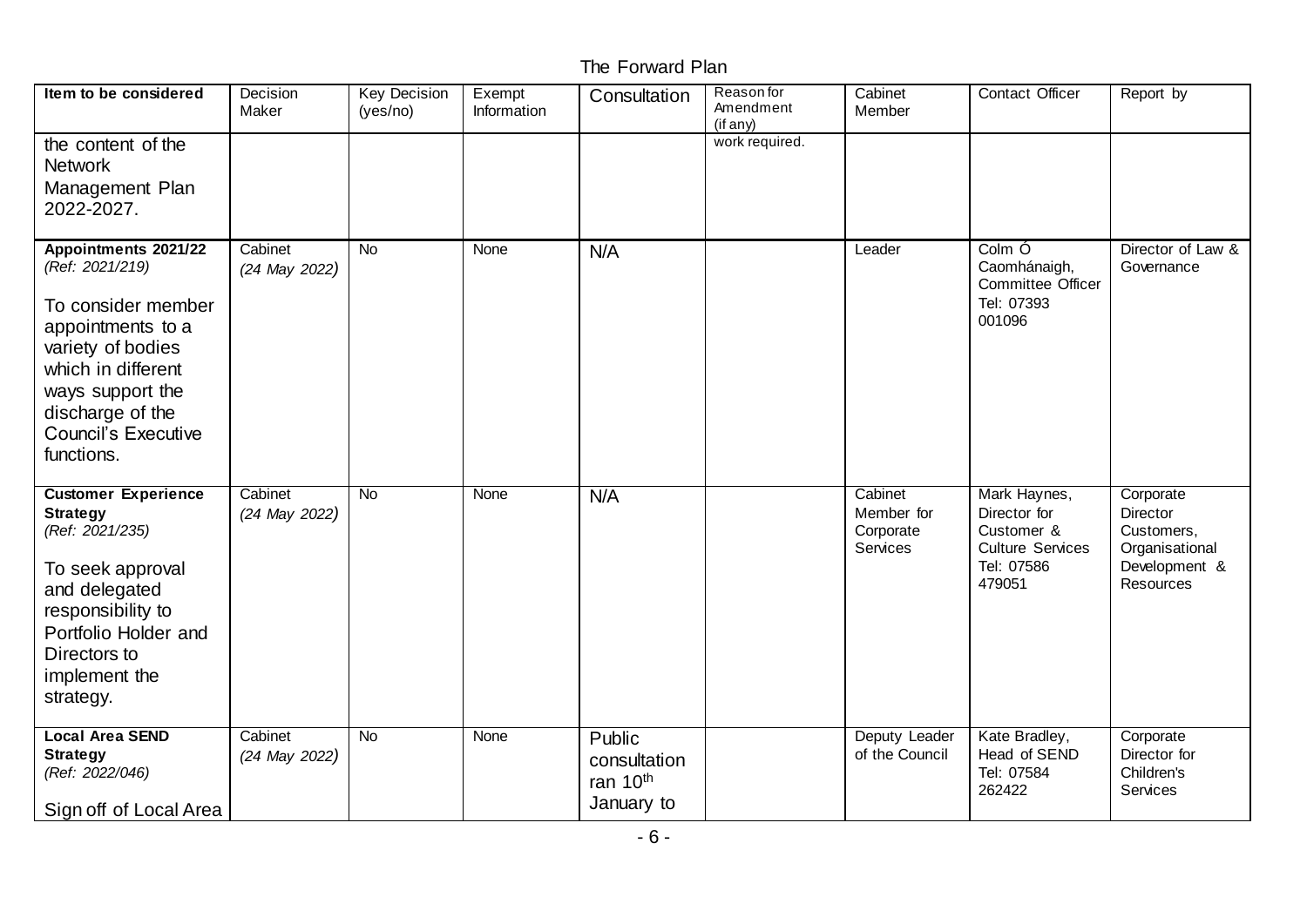| <b>SEND Strategy (only</b><br>outstanding item on<br><b>OCC Ofsted/CQC</b><br>Written Statement of<br>Action, subject to<br>monitoring visit on 6 <sup>th</sup><br>June 2022 by<br>DfE/NHS England<br>who expect Local<br><b>Area SEND Strategy</b><br>to be signed off and<br>published in<br>advance).                                                                                                     |                          |    |      | 10 <sup>th</sup> March<br>2022. |                                                                                                                                                                                                                                                                                                                                                                                                                                      |                                                                                                                                  |                                                       |                                                                                     |
|--------------------------------------------------------------------------------------------------------------------------------------------------------------------------------------------------------------------------------------------------------------------------------------------------------------------------------------------------------------------------------------------------------------|--------------------------|----|------|---------------------------------|--------------------------------------------------------------------------------------------------------------------------------------------------------------------------------------------------------------------------------------------------------------------------------------------------------------------------------------------------------------------------------------------------------------------------------------|----------------------------------------------------------------------------------------------------------------------------------|-------------------------------------------------------|-------------------------------------------------------------------------------------|
| <b>Oxfordshire Food</b><br><b>Strategy</b><br>(Ref: 2021/129)<br>To seek approval of<br>the Oxfordshire Food<br>Strategy and agree<br>the actions that the<br><b>County Council will</b><br>undertake.<br><b>Joint</b><br><b>Responsibilities:</b><br><b>Cabinet Member for</b><br><b>Climate Change</b><br>Delivery &<br>Environment and<br><b>Cabinet Member for</b><br>Public Health &<br><b>Equality</b> | Cabinet<br>(24 May 2022) | No | None | N/A                             | Decision due date<br>for Cabinet<br>changed from<br>21/09/2021 to<br>18/01/2022.<br>Reason: Further<br>work required.<br>Decision due date<br>for Cabinet<br>changed from<br>18/01/2022 to<br>26/04/2022.<br>Reason: Further<br>work required.<br>Decision due date<br>for Cabinet<br>changed from<br>26/04/2022 to<br>24/05/2022.<br>Reason: Advice<br>from the Monitoring<br>Officer to postpone<br>until after local<br>elections | Cabinet<br>Member for<br>Climate<br>Change<br>Delivery &<br>Environment,<br>Cabinet<br>Member for<br>Public Health &<br>Equality | Lauren Rushen,<br>Policy Officer Tel:<br>07990 367851 | Corporate<br>Director<br>Customers,<br>Organisational<br>Development &<br>Resources |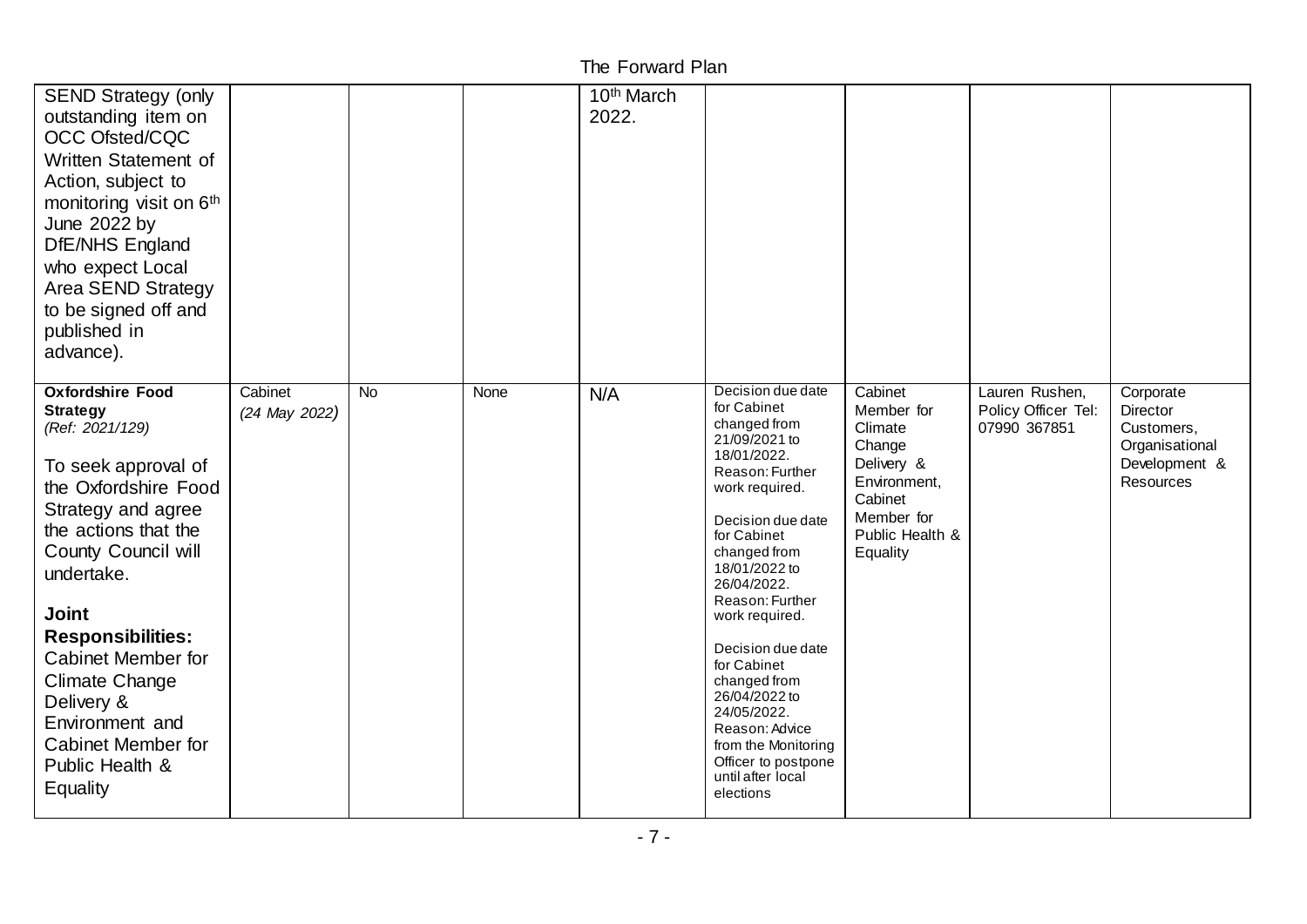| <b>Section 101 Agreement</b><br>with London Borough<br>of Bromley<br>(Ref: 2022/047)<br>Entering in to an<br>s101 Agreement with<br>London Borough of<br>Bromley, authorising<br>Bromley to undertake<br>a prosecution in<br>relation to an | Cabinet<br>(24 May 2022) | <b>No</b> | Personal<br>information in<br>annex | N/A | Cabinet<br>Member for<br>Community<br>Services &<br>Safety | Jody Kerman,<br>Head of Trading<br>Standards Tel:<br>07909 905514 | Corporate<br>Director -<br>Commercial<br>Development,<br>Assets and<br>Investment |
|---------------------------------------------------------------------------------------------------------------------------------------------------------------------------------------------------------------------------------------------|--------------------------|-----------|-------------------------------------|-----|------------------------------------------------------------|-------------------------------------------------------------------|-----------------------------------------------------------------------------------|
| Oxfordshire resident.                                                                                                                                                                                                                       |                          |           |                                     |     |                                                            |                                                                   |                                                                                   |

#### *21 June 2022*

| Item to be considered                                                                                                                                                                       | Decision<br>Maker              | Key Decision<br>(yes/no)                 | Exempt<br>Information | Consultation                             | Reason for<br>Amendment<br>(if any) | Cabinet<br>Member                                                        | Contact Officer                                                                                | Report by                                              |
|---------------------------------------------------------------------------------------------------------------------------------------------------------------------------------------------|--------------------------------|------------------------------------------|-----------------------|------------------------------------------|-------------------------------------|--------------------------------------------------------------------------|------------------------------------------------------------------------------------------------|--------------------------------------------------------|
| <b>Banbury Local Cycling</b><br>and Walking<br>Infrastructure Plan<br>(LCWIP)<br>(Ref: 2021/232)<br>To seek approval of<br>the LCWIP policy for<br>the Banbury (and<br>neighbouring areas). | Cabinet<br>$(21$ June<br>2022) | Yes - Affects<br>more than 1<br>division | None                  | N/A                                      |                                     | Cabinet<br>Member for<br>Travel &<br>Development<br>Strategy             | Eric Stevens,<br>Principal<br><b>Infrastructure</b><br>Planner Tel:<br>07436 700673            | Corporate<br>Director<br>Environment &<br>Place        |
| <b>Local Transport and</b><br><b>Connectivity Plan</b><br>(LTCP)<br>(Ref: 2021/237)<br>To seek agreement                                                                                    | Cabinet<br>(21 June<br>2022)   | Yes - Affects<br>more than 1<br>division | None                  | Key<br><b>Stakeholders</b><br>and Public |                                     | Cabinet<br>Member for<br>Highway<br>Management,<br>Cabinet<br>Member for | Melissa<br>Goodacre.<br><b>Infrastructure</b><br>Strategy Team<br>Leader Tel:<br>07825 314780, | Corporate<br><b>Director</b><br>Environment &<br>Place |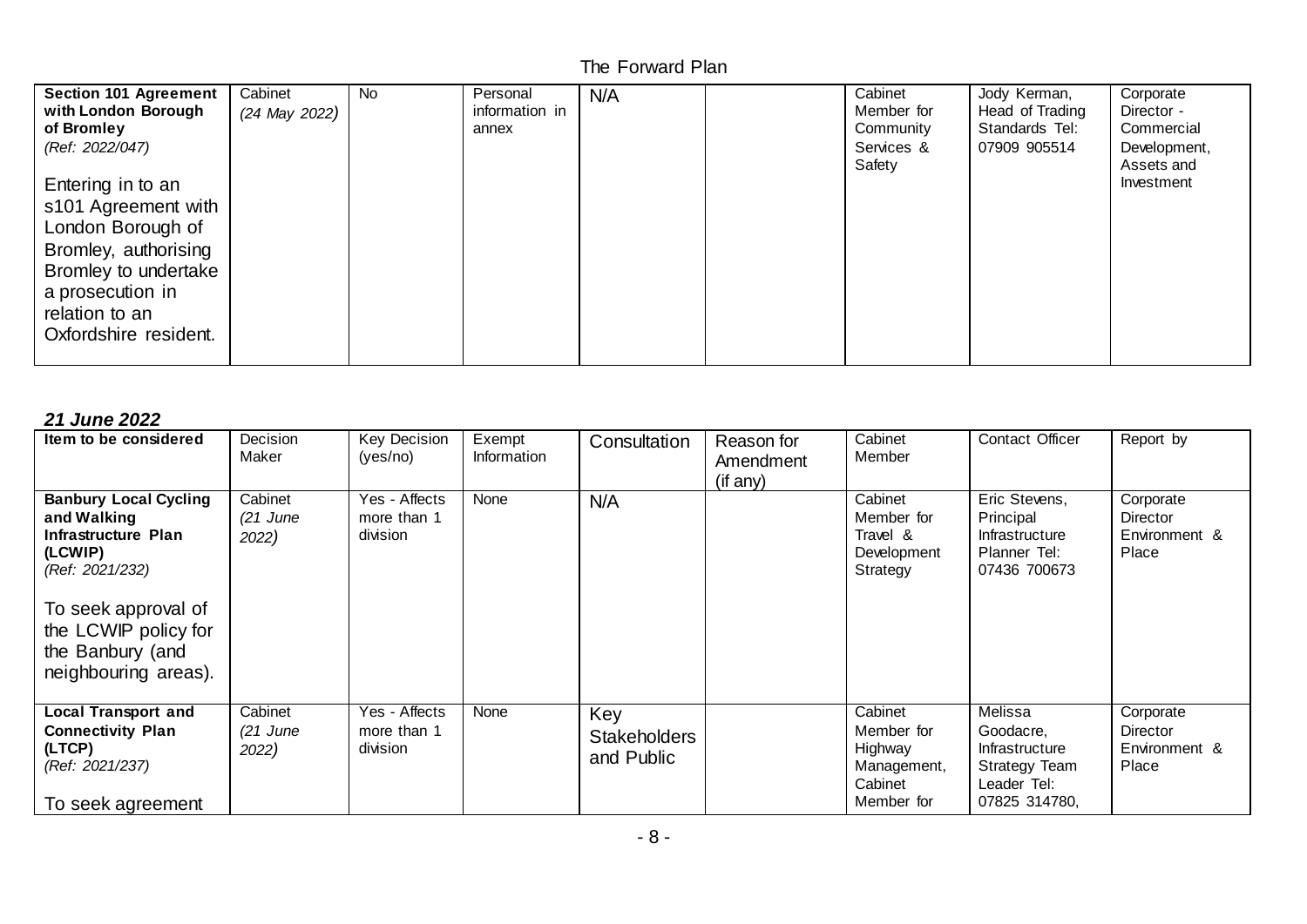| Item to be considered                                                                                                                                                                                                                                                                                                                           | Decision<br>Maker              | <b>Key Decision</b><br>(yes/no) | Exempt<br>Information | Consultation | Reason for<br>Amendment<br>(if any)                                                                                                                                                                                                                                                                                               | Cabinet<br>Member                                            | Contact Officer                                                      | Report by                                       |
|-------------------------------------------------------------------------------------------------------------------------------------------------------------------------------------------------------------------------------------------------------------------------------------------------------------------------------------------------|--------------------------------|---------------------------------|-----------------------|--------------|-----------------------------------------------------------------------------------------------------------------------------------------------------------------------------------------------------------------------------------------------------------------------------------------------------------------------------------|--------------------------------------------------------------|----------------------------------------------------------------------|-------------------------------------------------|
| of the LTCP<br>document and<br>supporting strategies<br>for adoption by full<br>Council in July 2022.<br><b>Joint</b>                                                                                                                                                                                                                           |                                |                                 |                       |              |                                                                                                                                                                                                                                                                                                                                   | Travel &<br>Development<br>Strategy                          | Joseph Kay,<br>Strategic<br>Transport Lead<br>Tel: 07827<br>979234   |                                                 |
| <b>Responsibilities:</b><br><b>Cabinet Member for</b><br>Highway<br>Management and<br>Cabinet Member for<br>Travel &<br>Development<br>Strategy                                                                                                                                                                                                 |                                |                                 |                       |              |                                                                                                                                                                                                                                                                                                                                   |                                                              |                                                                      |                                                 |
| <b>Oxfordshire Strategic</b><br><b>Rail Freight Interchange</b><br>(Ref: 2021/164)<br>To seek delegated<br>authority for officers<br>to respond in the<br>council's statutory<br>consultee role, to<br>consultations on this<br>proposed<br>development, which,<br>as Nationally<br>Significant<br>Infrastructure Project,<br>falls outside the | Cabinet<br>$(21$ June<br>2022) | $\overline{N}$                  | None                  | N/A          | Decision due date<br>for Cabinet<br>changed from<br>16/11/2021 to<br>26/04/2022.<br>Reason: Further<br>work required.<br>Decision due date<br>for Cabinet<br>changed from<br>26/04/2022 to<br>24/05/2022.<br>Reason: To allow<br>time for<br>consultation<br>process to start<br>Decision due date<br>for Cabinet<br>changed from | Cabinet<br>Member for<br>Travel &<br>Development<br>Strategy | Joy White,<br>Principal<br>Transport Planner<br>Tel: 07554<br>103522 | Corporate<br>Director<br>Environment &<br>Place |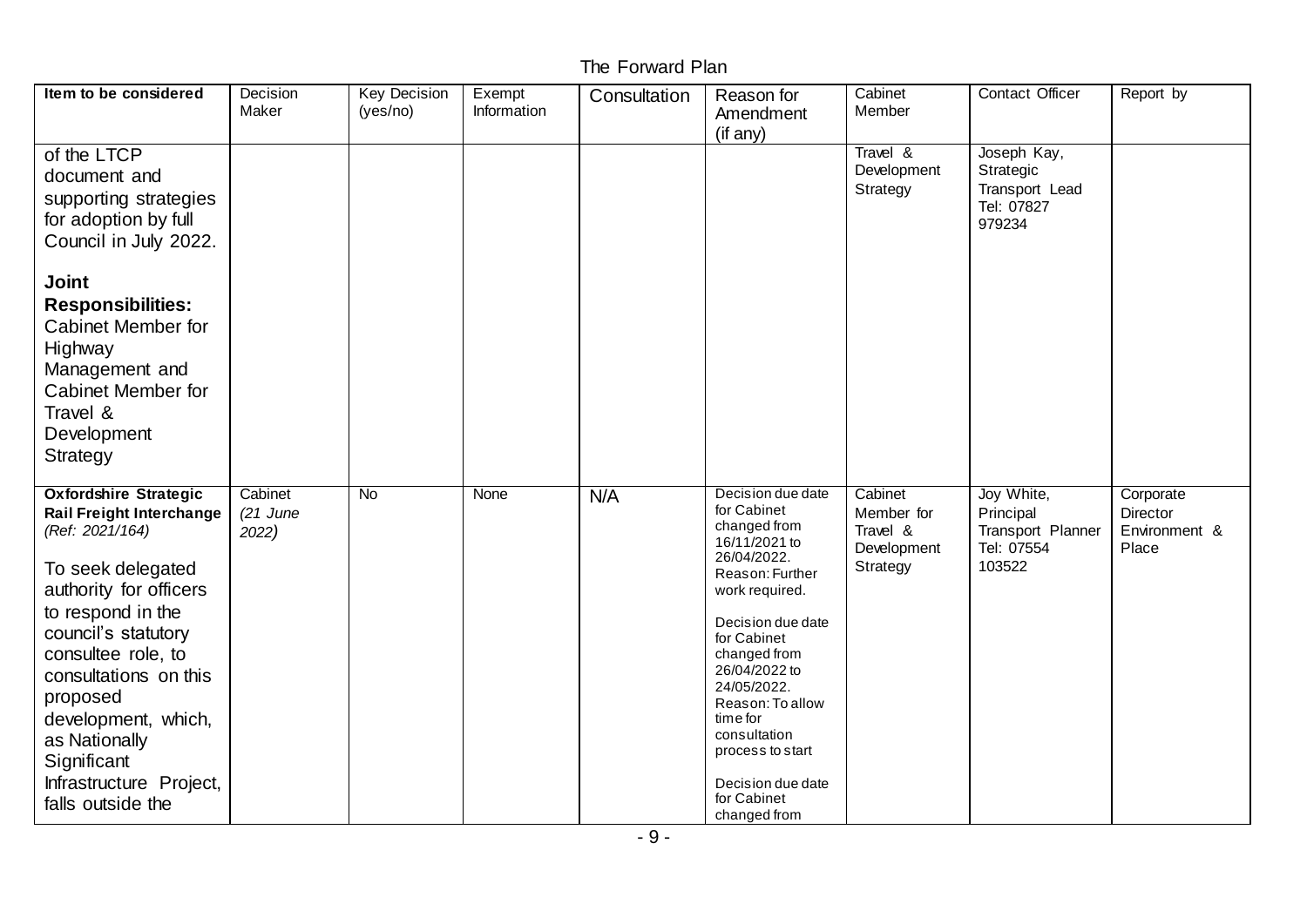| Item to be considered                                                                                                                                                                                                                                     | Decision<br>Maker              | <b>Key Decision</b><br>(yes/no) | Exempt<br>Information | Consultation | Reason for<br>Amendment<br>$($ if any $)$                                                                                                       | Cabinet<br>Member                              | Contact Officer                                                                                                                                                | Report by                                                                                                      |
|-----------------------------------------------------------------------------------------------------------------------------------------------------------------------------------------------------------------------------------------------------------|--------------------------------|---------------------------------|-----------------------|--------------|-------------------------------------------------------------------------------------------------------------------------------------------------|------------------------------------------------|----------------------------------------------------------------------------------------------------------------------------------------------------------------|----------------------------------------------------------------------------------------------------------------|
| council's current<br>Scheme of<br>Delegation.                                                                                                                                                                                                             |                                |                                 |                       |              | 24/05/2022 to<br>21/06/2022.<br>Reason: The<br>timetable for public<br>consultation, which<br>is outside OCC's<br>control, has been<br>revised. |                                                |                                                                                                                                                                |                                                                                                                |
| <b>Workforce Report and</b><br><b>Staffing Data - Quarter 4</b><br>- January-March 2022<br>(Ref: 2021/220)<br>Quarterly staffing<br>report providing<br>details of key people<br>numbers and<br>analysis of main<br>changes since the<br>previous report. | Cabinet<br>$(21$ June<br>2022) | <b>No</b>                       | None                  | N/A          | Decision due date<br>for Cabinet<br>changed from<br>24/05/2022 to<br>21/06/2022.<br>Reason: Further<br>work required.                           | Cabinet<br>Member for<br>Corporate<br>Services | Karen Edwards,<br>Director of<br>Human<br>Resources Tel:<br>07825 521526                                                                                       | Director of<br>Human<br><b>Resources</b>                                                                       |
| <b>Business Management</b><br>& Monitoring Report -<br><b>March 2022</b><br>(Ref: 2021/218)<br>To note and seek<br>agreement of the<br>report.                                                                                                            | Cabinet<br>$(21$ June<br>2022) | <b>No</b>                       | None                  | N/A          |                                                                                                                                                 | Cabinet<br>Member for<br>Finance               | Louise Tustian,<br>Head of Insight &<br>Corporate<br>Programmes Tel:<br>(01295) 221786,<br>Kathy Wilcox,<br>Head of Financial<br>Strategy Tel:<br>07788 302163 | Corporate<br>Director<br>Customers,<br>Organisational<br>Development &<br>Resources,<br>Director of<br>Finance |
| <b>Provisional Capital</b><br><b>Outturn 2021/22</b><br>(Ref: 2021/225)<br>To note the<br>performance against                                                                                                                                             | Cabinet<br>$(21$ June<br>2022) | No                              | None                  | N/A          | Decision due date<br>for Cabinet<br>changed from<br>24/05/2022 to<br>21/06/2022.<br>Reason: Correction<br>to existing plan                      | Cabinet<br>Member for<br>Finance               | Kathy Wilcox,<br>Head of Financial<br>Strategy Tel:<br>07788 302163                                                                                            | Director of<br>Finance                                                                                         |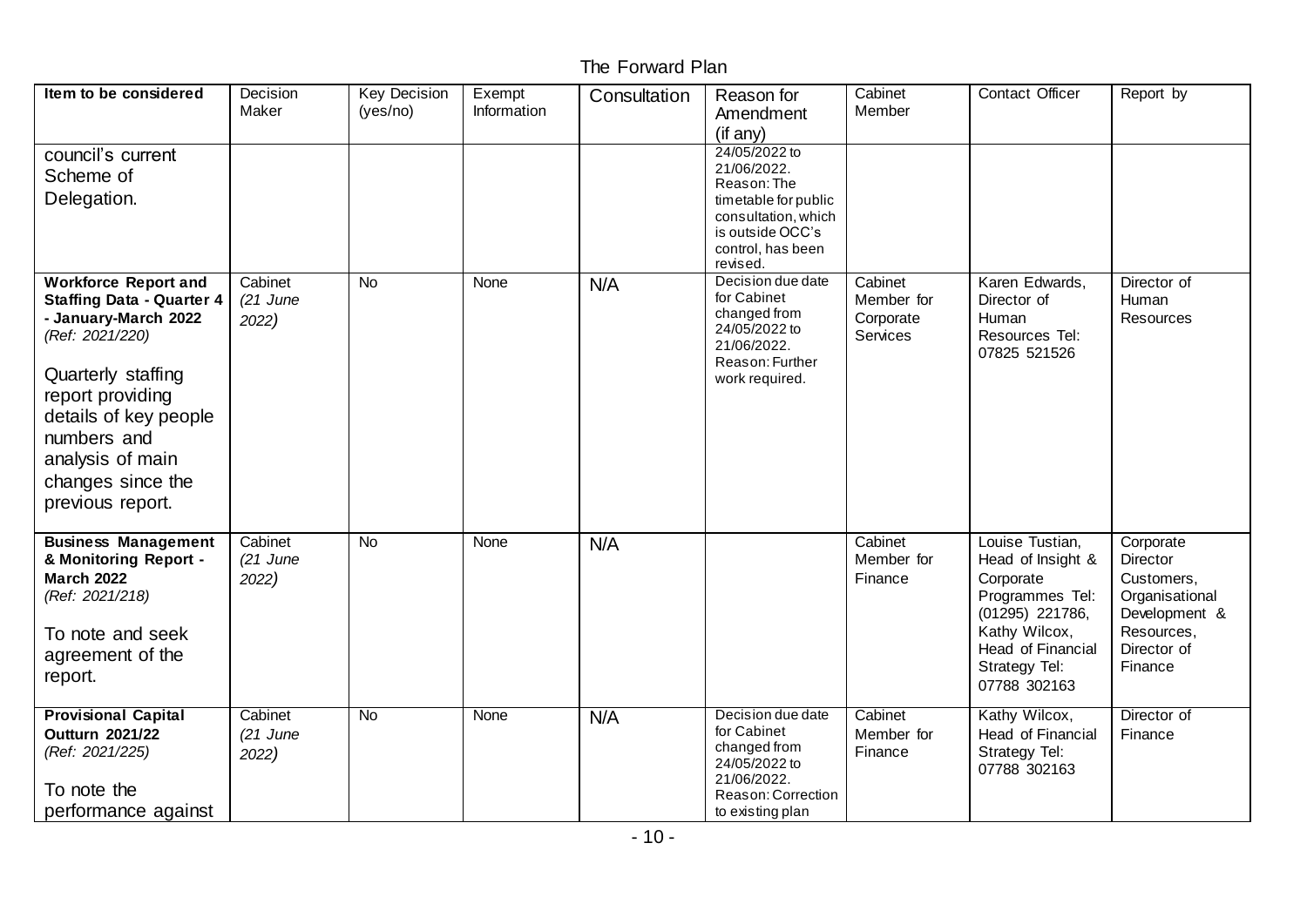| Item to be considered                                                                                                                                                                                          | Decision<br>Maker              | <b>Key Decision</b><br>(yes/no) | Exempt<br>Information | Consultation | Reason for<br>Amendment<br>$($ if any $)$ | Cabinet<br>Member                | Contact Officer                                          | Report by              |
|----------------------------------------------------------------------------------------------------------------------------------------------------------------------------------------------------------------|--------------------------------|---------------------------------|-----------------------|--------------|-------------------------------------------|----------------------------------|----------------------------------------------------------|------------------------|
| the capital<br>programme for<br>$2021/22$ as set out in<br>the report.                                                                                                                                         |                                |                                 |                       |              |                                           |                                  |                                                          |                        |
| <b>Treasury Management</b><br>2021/22 Outturn<br>(Ref: 2022/027)<br>Cabinet is asked to<br>note the report and<br>recommend Council<br>to note the council's<br>treasury<br>management activity<br>in 2021/22. | Cabinet<br>$(21$ June<br>2022) | <b>No</b>                       | None                  | N/A          |                                           | Cabinet<br>Member for<br>Finance | Tim Chapple,<br>Treasury<br>Manager Tel:<br>07917 262935 | Director of<br>Finance |

# *19 July 2022*

| Item to be considered                                                                 | Decision<br>Maker         | <b>Key Decision</b><br>(yes/no)      | Exempt<br>Information | Consultation | Reason for<br>Amendment<br>$($ if any $)$ | Cabinet<br>Member                | <b>Contact Officer</b>                                                     | Report by              |
|---------------------------------------------------------------------------------------|---------------------------|--------------------------------------|-----------------------|--------------|-------------------------------------------|----------------------------------|----------------------------------------------------------------------------|------------------------|
| <b>Capital Programme</b><br><b>Monitoring Report - May</b><br>2022<br>(Ref: 2022/015) | Cabinet<br>(19 July 2022) | Yes - Capital<br>Expenditure<br>>E1m | None                  | N/A          |                                           | Cabinet<br>Member for<br>Finance | Kathy Wilcox,<br><b>Head of Financial</b><br>Strategy Tel:<br>07788 302163 | Director of<br>Finance |
| Financial Report on<br>capital spending<br>against budget<br>allocations, including   |                           |                                      |                       |              |                                           |                                  |                                                                            |                        |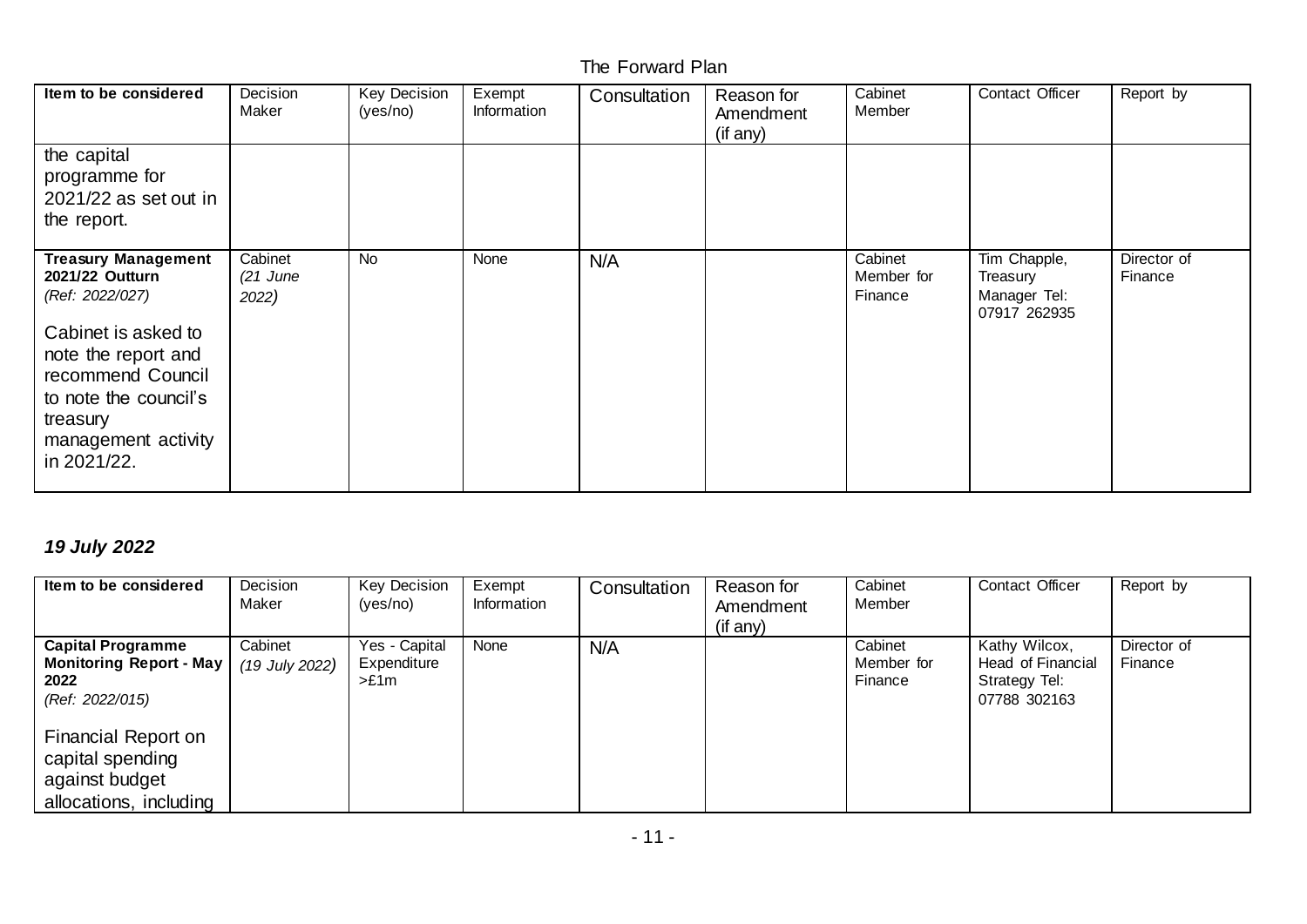| Item to be considered                                                                                                                                                                                                                                                                                                                                                                                | Decision<br>Maker         | <b>Key Decision</b><br>(yes/no)                                                        | Exempt<br>Information | Consultation | Reason for<br>Amendment<br>(if any) | Cabinet<br>Member                              | Contact Officer                                                                      | Report by                                                |
|------------------------------------------------------------------------------------------------------------------------------------------------------------------------------------------------------------------------------------------------------------------------------------------------------------------------------------------------------------------------------------------------------|---------------------------|----------------------------------------------------------------------------------------|-----------------------|--------------|-------------------------------------|------------------------------------------------|--------------------------------------------------------------------------------------|----------------------------------------------------------|
| any necessary<br>capital programme<br>approvals.                                                                                                                                                                                                                                                                                                                                                     |                           |                                                                                        |                       |              |                                     |                                                |                                                                                      |                                                          |
| <b>Highways Asset</b><br><b>Management Strategy &amp;</b><br><b>Policy</b><br>(Ref: 2021/236)<br>To seek approval of<br>the updated 2022-<br>2027 Highways<br><b>Asset Management</b><br>Plan and new<br>approach.                                                                                                                                                                                   | Cabinet<br>(19 July 2022) | Yes -<br>Revenue<br>Expenditure ><br>£500,000                                          | None                  | N/A          |                                     | Cabinet<br>Member for<br>Highway<br>Management | James Dance,<br>Principal Officer -<br><b>Asset Renewals</b><br>Tel: 07392<br>318900 | Corporate<br>Director<br>Environment &<br>Place          |
| <b>Provision of Services</b><br>for Adults and children<br>affected by Domestic<br>Abuse<br>(Ref: 2022/043)<br>Cabinet approval is<br>sought for: permission<br>to commence a<br>procurement exercise<br>for accomodation and<br>support services for<br>adults and children<br>affected by domestic<br>abuse and; provide a<br>support service for<br>perpatrators to reduce<br>associated harms in | Cabinet<br>(19 July 2022) | Yes - Affects<br>more than<br>one division<br>and revenue<br>expenditure ><br>£500,000 | None                  | N/A          |                                     | Councillor<br>Mark Lygo                        | Rosie Winyard,<br>Interim Senior<br>Public Health<br>Principle                       | Corporate<br>Director of Public<br>Health &<br>Wellbeing |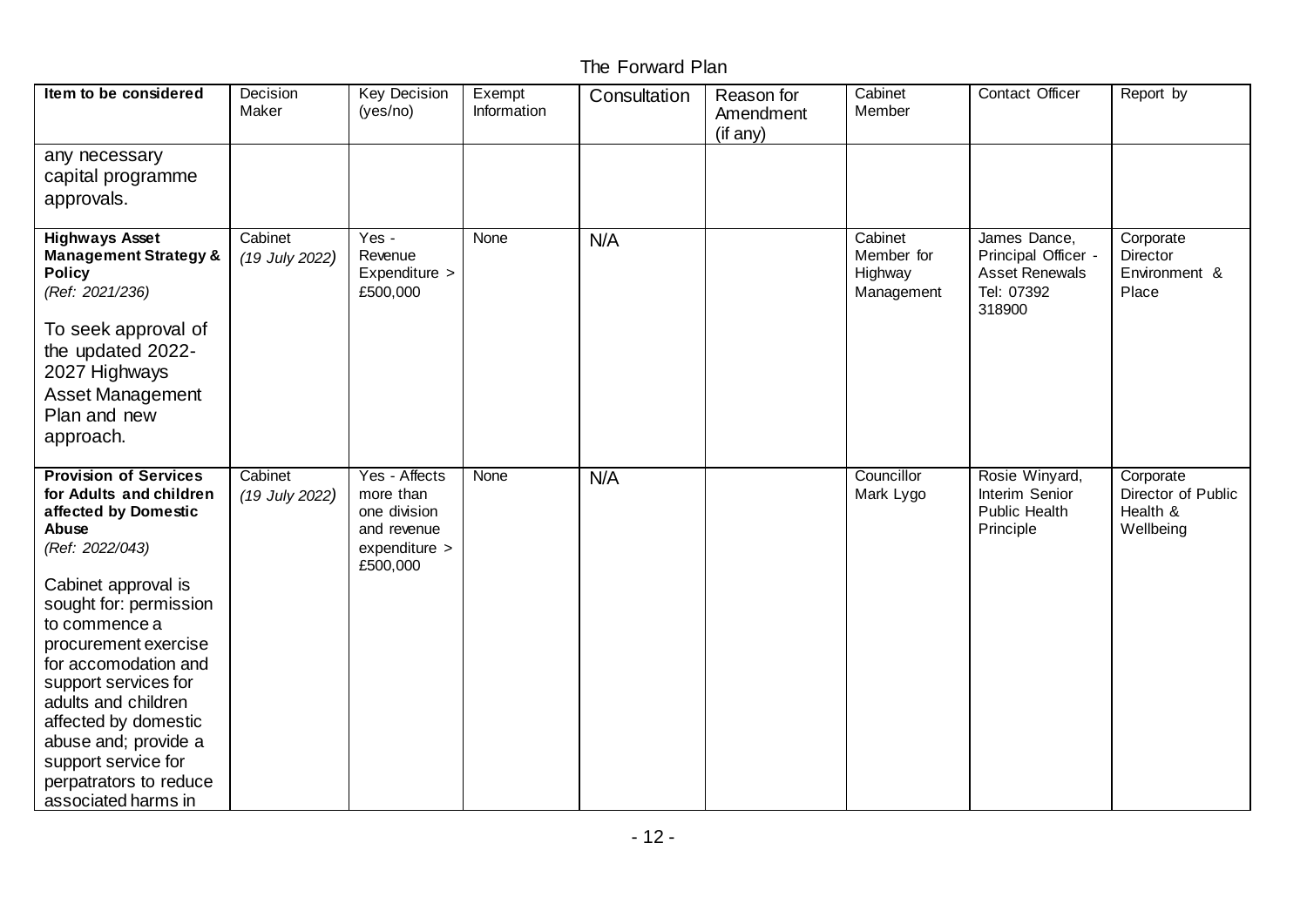| Item to be considered                                                                                                                                                                                                                                                                                                                                                     | Decision<br>Maker         | <b>Key Decision</b><br>(yes/no) | Exempt<br>Information | Consultation | Reason for<br>Amendment<br>(if any) | Cabinet<br>Member                              | Contact Officer                                                     | Report by                                                                           |
|---------------------------------------------------------------------------------------------------------------------------------------------------------------------------------------------------------------------------------------------------------------------------------------------------------------------------------------------------------------------------|---------------------------|---------------------------------|-----------------------|--------------|-------------------------------------|------------------------------------------------|---------------------------------------------------------------------|-------------------------------------------------------------------------------------|
| line with the Domestic<br>Abuse Act 2021.                                                                                                                                                                                                                                                                                                                                 |                           |                                 |                       |              |                                     |                                                |                                                                     |                                                                                     |
| <b>Delegated Powers - July</b><br>2022<br>(Ref: 2022/017)<br>To report on a<br>quarterly basis any<br>executive decisions<br>taken under the<br>specific powers and<br>functions delegated<br>under the terms of<br>Part 7.1 (Scheme of<br>Delegation to<br>Officers) of the<br>Council's<br>Constitution -<br>Paragraph 6.3(c)(i).<br>It is not for Scrutiny<br>call-in. | Cabinet<br>(19 July 2022) | <b>No</b>                       | None                  | N/A          |                                     | Leader                                         | Colm O<br>Caomhánaigh,<br>Committee Officer<br>Tel: 07393<br>001096 | Director of Law &<br>Governance                                                     |
| <b>Digital Inclusion</b><br><b>Strategy</b><br>(Ref: 2022/021)<br>To seek approval of<br>the Oxfordshire<br>Digital Inclusion<br>Strategy and agree<br>the actions that the<br><b>County Council will</b>                                                                                                                                                                 | Cabinet<br>(19 July 2022) | No                              | None                  | N/A          |                                     | Cabinet<br>Member for<br>Corporate<br>Services | Elena Grant,<br>Policy Officer Tel:<br>07825 403173                 | Corporate<br>Director<br>Customers,<br>Organisational<br>Development &<br>Resources |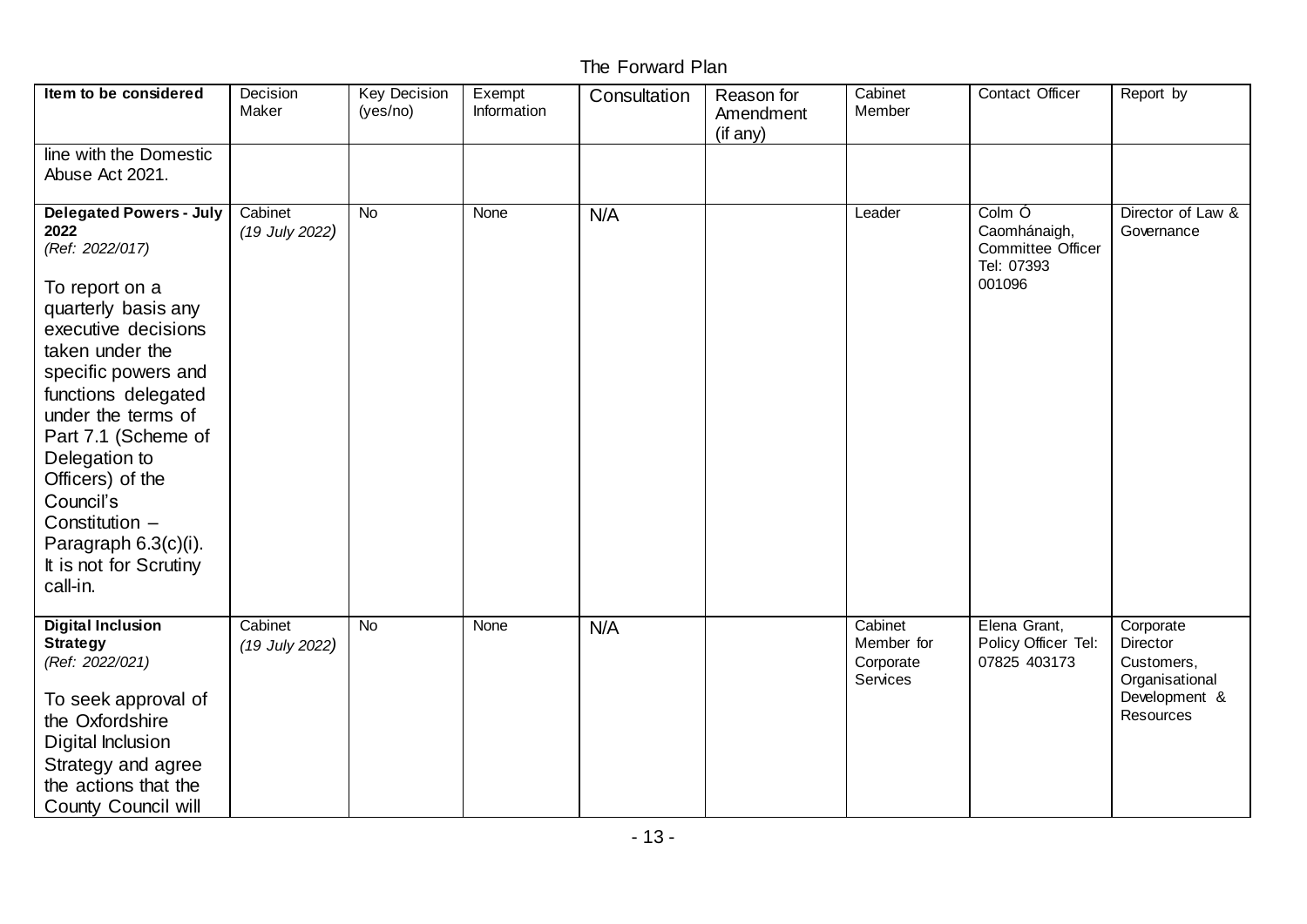| Item to be considered                                                                                                                                                                                | Decision<br>Maker           | <b>Key Decision</b><br>(yes/no) | Exempt<br>Information | Consultation | Reason for<br>Amendment<br>$($ if any $)$ | Cabinet<br>Member                                    | Contact Officer                                                                                                                                                | Report by                                                                                                      |
|------------------------------------------------------------------------------------------------------------------------------------------------------------------------------------------------------|-----------------------------|---------------------------------|-----------------------|--------------|-------------------------------------------|------------------------------------------------------|----------------------------------------------------------------------------------------------------------------------------------------------------------------|----------------------------------------------------------------------------------------------------------------|
| undertake.                                                                                                                                                                                           |                             |                                 |                       |              |                                           |                                                      |                                                                                                                                                                |                                                                                                                |
| <b>Business Management</b><br>& Monitoring Report -<br>April/May 2022<br>(Ref: 2022/016)<br>To note and seek<br>agreement of the<br>report.                                                          | Cabinet<br>$(19$ July 2022) | <b>No</b>                       | None                  | N/A          |                                           | Cabinet<br>Member for<br>Finance                     | Louise Tustian,<br>Head of Insight &<br>Corporate<br>Programmes Tel:<br>(01295) 221786,<br>Kathy Wilcox,<br>Head of Financial<br>Strategy Tel:<br>07788 302163 | Corporate<br>Director<br>Customers,<br>Organisational<br>Development &<br>Resources,<br>Director of<br>Finance |
| <b>Oxfordshire Voluntary</b><br>and Community Sector<br><b>Strategy</b><br>(Ref: 2022/025)<br>To seek approval for<br>the draft Oxfordshire<br>Voluntary and<br><b>Community Sector</b><br>Strategy. | Cabinet<br>$(19$ July 2022) | <b>No</b>                       | None                  | N/A          |                                           | Cabinet<br>Member for<br>Public Health &<br>Equality | Karina Russell,<br>Senior Policy<br>Officer Tel: 07917<br>921511, Emily<br>Schofield, Acting<br>Head of Strategy<br>Tel: 07881<br>311707                       | Acting Head of<br>Strategy                                                                                     |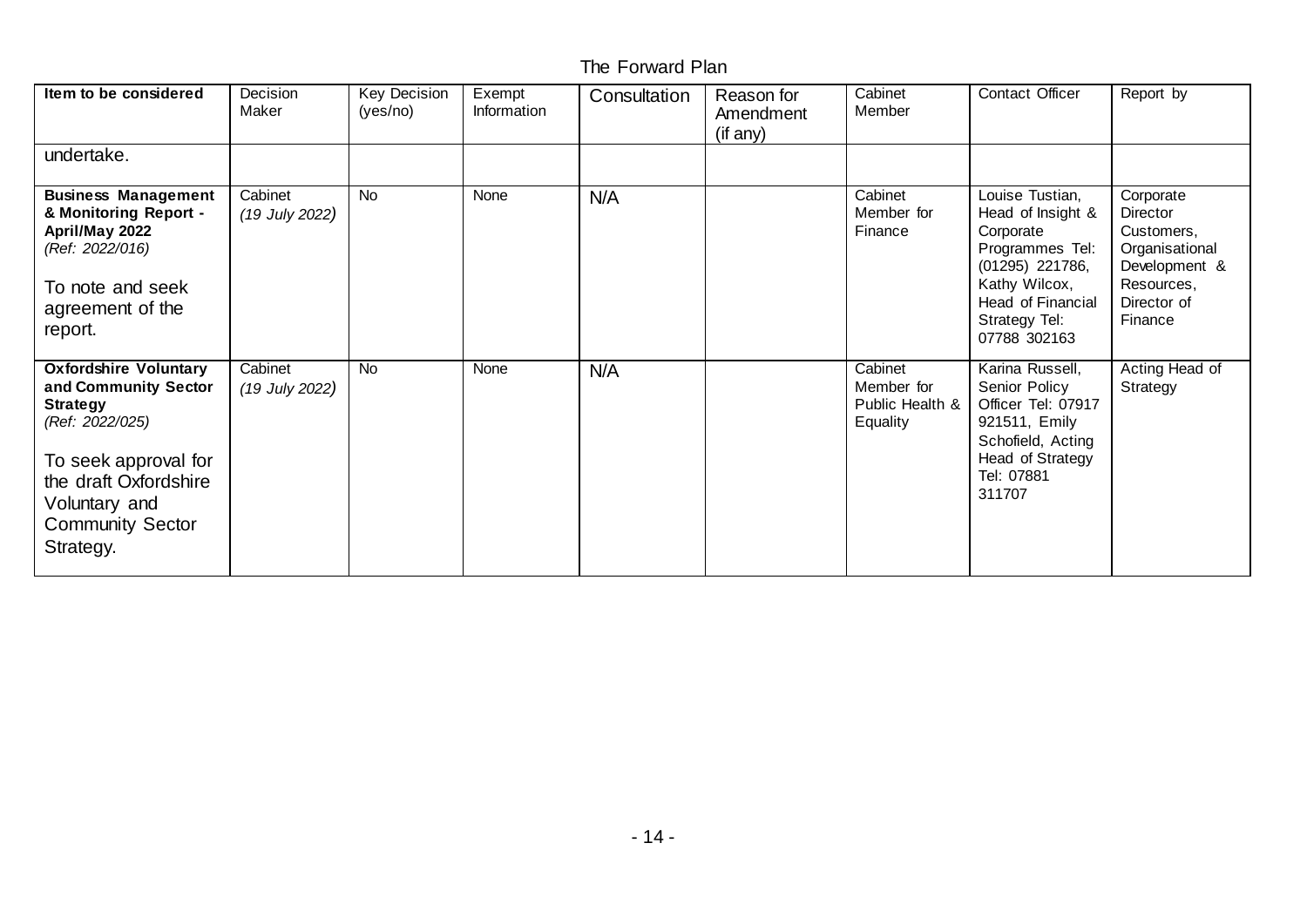# **Cabinet Member Meetings**

# **Cabinet Member: Deputy Leader of the Council/Cabinet Member for Children, Education & Young People's Services Cllr Liz Brighouse OBE**

#### *24 May 2022*

| Item to be considered                                                                                                                                | Decision<br>Maker                                | <b>Key Decision</b><br>(yes/no) | Exempt<br>Information | Consultation                        | Reason for<br>Amendment<br>$($ if any $)$ | Cabinet<br>Member               | Contact Officer                                                              | Report by                        |
|------------------------------------------------------------------------------------------------------------------------------------------------------|--------------------------------------------------|---------------------------------|-----------------------|-------------------------------------|-------------------------------------------|---------------------------------|------------------------------------------------------------------------------|----------------------------------|
| Proposed Expansion of<br><b>Woodstock CE Primary</b><br>School<br>(Ref: 2021/231)<br>To seek statutory<br>approval to expand<br>to 2 forms of entry. | Deputy Leader<br>of the Council<br>(24 May 2022) | No.                             | None                  | Statutory<br>public<br>consultation |                                           | Deputy Leader<br>of the Council | Barbara Chillman,<br>Pupil Place<br>Planning<br>Manager Tel:<br>07554 103418 | Deputy Director<br>for Education |

# **Cabinet Member: Highway Management Cllr Tim Bearder**

#### *28 April 2022*

| Item to be considered                                                                                                          | Decision<br>Maker                                                    | <b>Key Decision</b><br>(yes/no) | Exempt<br>Information | Consultation                                                | Reason for<br>Amendment<br>$($ if any $)$                                                                              | Cabinet<br>Member                              | <b>Contact Officer</b>                                                                                | Report by                                              |
|--------------------------------------------------------------------------------------------------------------------------------|----------------------------------------------------------------------|---------------------------------|-----------------------|-------------------------------------------------------------|------------------------------------------------------------------------------------------------------------------------|------------------------------------------------|-------------------------------------------------------------------------------------------------------|--------------------------------------------------------|
| <b>Stanton Harcourt: Butts</b><br><b>Piece Residential</b><br>Development-<br>Proposed 20mph Speed<br>Limit<br>(Ref: 2022/008) | Cabinet<br>Member for<br>Highway<br>Management<br>(28 April<br>2022) | No                              | None                  | Key<br><b>Stakeholders</b><br>and Local<br><b>Residents</b> | Decision due date<br>for Cabinet Member  <br>for Highway<br>Management<br>changed from<br>24/03/2022 to<br>28/04/2022. | Cabinet<br>Member for<br>Highway<br>Management | Anthony<br>Kirkwood,<br>Principal<br>Engineer - Traffic<br>& Road Safety<br>Tel: 07392<br>318871, Tim | Corporate<br><b>Director</b><br>Environment &<br>Place |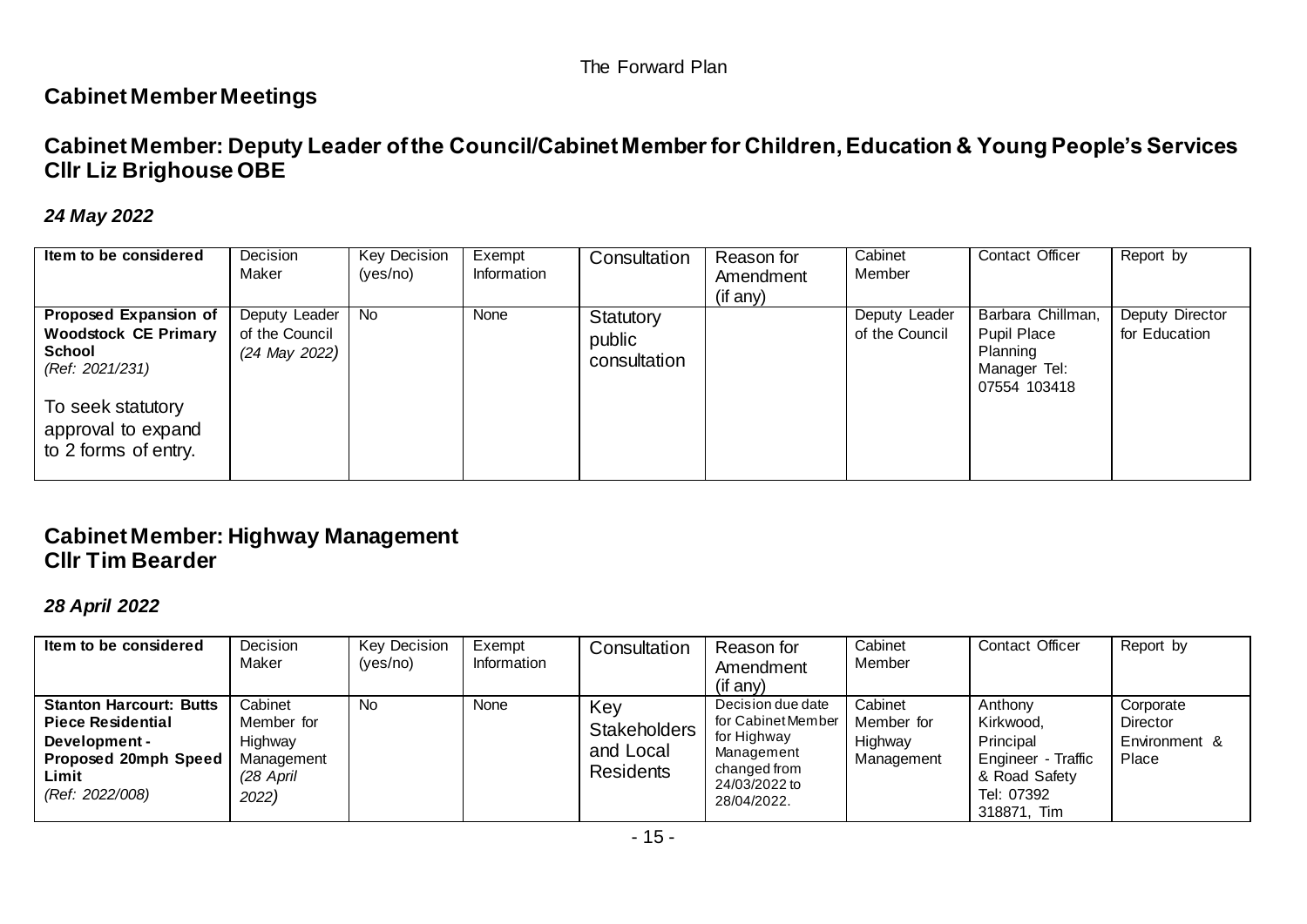| Item to be considered                                                                                         | Decision<br>Maker                                                    | <b>Key Decision</b><br>(yes/no) | Exempt<br>Information | Consultation                                                | Reason for<br>Amendment<br>$($ if any $)$                                                                                                                                                                                                                                                                                                                                                                                                                                           | Cabinet<br>Member                              | Contact Officer                                                                                                                                                                     | Report by                                              |
|---------------------------------------------------------------------------------------------------------------|----------------------------------------------------------------------|---------------------------------|-----------------------|-------------------------------------------------------------|-------------------------------------------------------------------------------------------------------------------------------------------------------------------------------------------------------------------------------------------------------------------------------------------------------------------------------------------------------------------------------------------------------------------------------------------------------------------------------------|------------------------------------------------|-------------------------------------------------------------------------------------------------------------------------------------------------------------------------------------|--------------------------------------------------------|
| To seek approval of<br>the proposals.                                                                         |                                                                      |                                 |                       |                                                             | Reason: Further<br>work required.                                                                                                                                                                                                                                                                                                                                                                                                                                                   |                                                | Shickle, Group<br>Manager - Traffic<br>& Road Safety<br>Tel: 07920<br>591545                                                                                                        |                                                        |
| Eynsham Village:<br>Proposed 20mph Speed<br>Limit<br>(Ref: 2021/174)<br>To seek approval of<br>the proposals. | Cabinet<br>Member for<br>Highway<br>Management<br>(28 April<br>2022) | <b>No</b>                       | <b>None</b>           | Key<br><b>Stakeholders</b><br>and Local<br><b>Residents</b> | Decision due date<br>for Cabinet Member<br>for Highway<br>Management<br>changed from<br>23/12/2021 to<br>24/02/2022.<br>Reason: Further<br>work required.<br>Decision due date<br>for Cabinet Member<br>for Highway<br>Management<br>changed from<br>24/02/2022 to<br>24/03/2022.<br>Reason: Further<br>work required.<br>Decision due date<br>for Cabinet Member<br>for Highway<br>Management<br>changed from<br>24/03/2022 to<br>28/04/2022.<br>Reason: Further<br>work required. | Cabinet<br>Member for<br>Highway<br>Management | Tim Shickle,<br>Group Manager -<br>Traffic & Road<br>Safety Tel: 07920<br>591545, James<br>Wright, Traffic &<br>Traffic Schemes<br><b>Technical Officer</b><br>Tel: 07789<br>926984 | Corporate<br><b>Director</b><br>Environment &<br>Place |
| <b>Banbury: A422</b><br><b>Stratford Road -</b><br>Proposed 20mph Speed<br>Limit<br>(Ref: 2021/240)           | Cabinet<br>Member for<br>Highway<br>Management<br>(28 April<br>2022) | No                              | None                  | Key<br><b>Stakeholders</b><br>and Local<br><b>Residents</b> | Decision due date<br>for Cabinet Member<br>for Highway<br>Management<br>changed from<br>24/02/2022 to<br>28/04/2022.                                                                                                                                                                                                                                                                                                                                                                | Cabinet<br>Member for<br>Highway<br>Management | Tim Shickle,<br>Group Manager -<br>Traffic & Road<br>Safety Tel: 07920<br>591545, Mike<br>Wasley, Principal                                                                         | Corporate<br>Director<br>Environment &<br>Place        |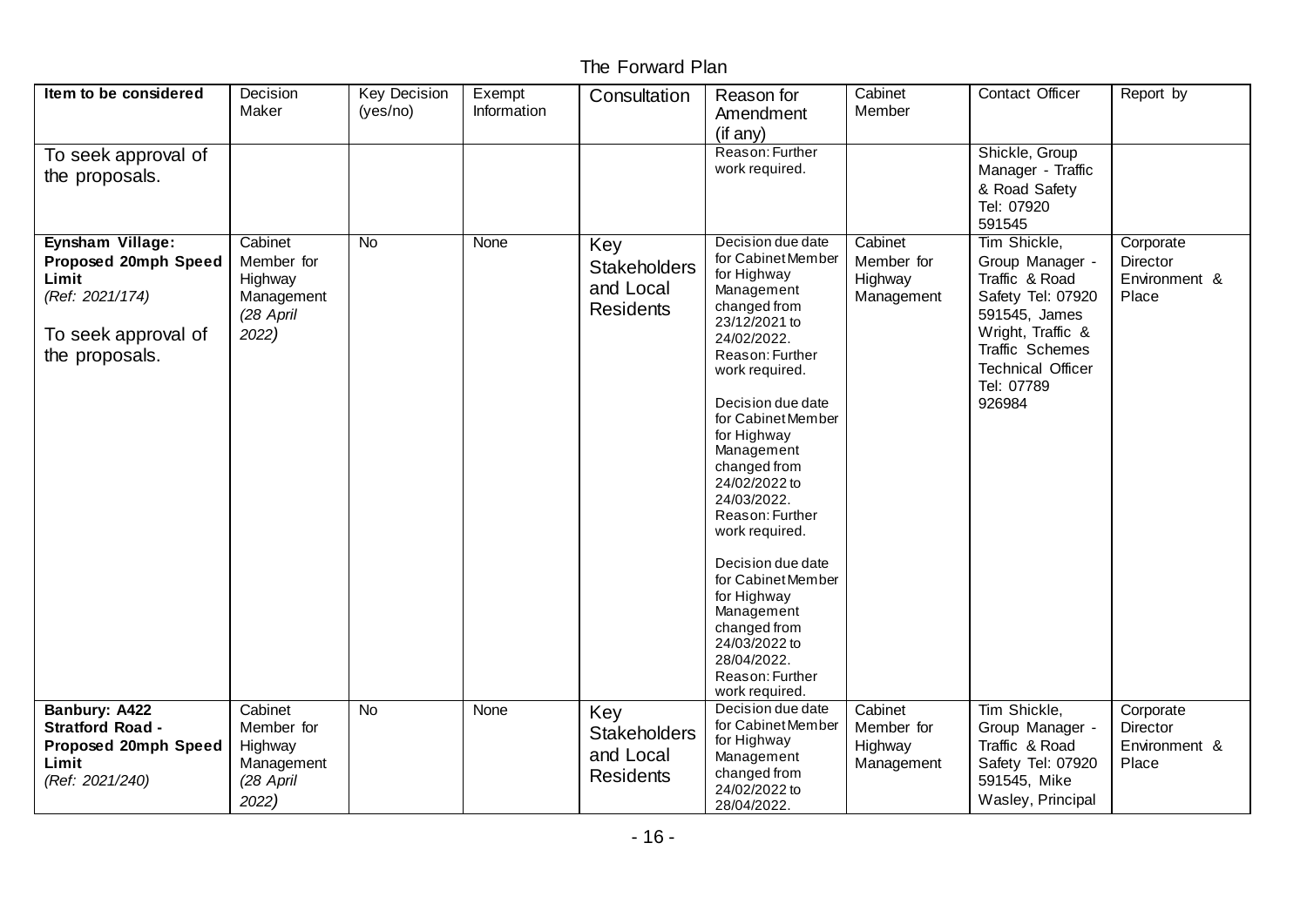| Item to be considered                                                                                                                                                                | Decision<br>Maker                                                    | Key Decision<br>(yes/no) | Exempt<br>Information | Consultation                                                | Reason for<br>Amendment<br>$($ if any $)$ | Cabinet<br>Member                              | Contact Officer                                                                                                                               | Report by                                       |
|--------------------------------------------------------------------------------------------------------------------------------------------------------------------------------------|----------------------------------------------------------------------|--------------------------|-----------------------|-------------------------------------------------------------|-------------------------------------------|------------------------------------------------|-----------------------------------------------------------------------------------------------------------------------------------------------|-------------------------------------------------|
| To seek approval of<br>the proposals.                                                                                                                                                |                                                                      |                          |                       |                                                             | Reason: Further<br>work required.         |                                                | Officer - Traffic<br>Schemes Tel:<br>07393 001045                                                                                             |                                                 |
| <b>Oxford: Warneford Lane</b><br>- Proposed Waiting<br><b>Restrictions</b><br>(Ref: 2022/022)<br>To seek approval of<br>the proposals.                                               | Cabinet<br>Member for<br>Highway<br>Management<br>(28 April<br>2022) | <b>No</b>                | None                  | Key<br><b>Stakeholders</b><br>and Local<br><b>Residents</b> |                                           | Cabinet<br>Member for<br>Highway<br>Management | Naomi Barnes,<br>Project Manager<br>Tel: 07824<br>528681, Tim<br>Shickle, Group<br>Manager - Traffic<br>& Road Safety<br>Tel: 07920<br>591545 | Corporate<br>Director<br>Environment &<br>Place |
| Ambrosden: A41 and<br><b>Ploughley Road -</b><br>Proposed 40mph Speed<br><b>Limit and Turning</b><br><b>Restrictions</b><br>(Ref: 2022/023)<br>To seek approval of<br>the proposals. | Cabinet<br>Member for<br>Highway<br>Management<br>(28 April<br>2022) | Yes                      | None                  | Key<br><b>Stakeholders</b><br>and Local<br><b>Residents</b> |                                           | Cabinet<br>Member for<br>Highway<br>Management | Tim Shickle,<br>Group Manager -<br>Traffic & Road<br>Safety Tel: 07920<br>591545, Nathan<br>Smith, Project<br>Manager                         | Corporate<br>Director<br>Environment &<br>Place |

# *26 May 2022*

| Item to be considered                                                                                      | Decision<br>Maker                                               | <b>Key Decision</b><br>(yes/no)          | Exempt<br>Information | Consultation                                         | Reason for<br>Amendment<br>$($ if any $)$                                                                            | Cabinet<br>Member                              | <b>Contact Officer</b>                                                         | Report by                                              |
|------------------------------------------------------------------------------------------------------------|-----------------------------------------------------------------|------------------------------------------|-----------------------|------------------------------------------------------|----------------------------------------------------------------------------------------------------------------------|------------------------------------------------|--------------------------------------------------------------------------------|--------------------------------------------------------|
| <b>Witney - Proposed</b><br>20mph Speed Limits<br>(Ref: 2022/024)<br>To seek approval of<br>the proposals. | Cabinet<br>Member for<br>Highway<br>Management<br>(26 May 2022) | Yes - Affects<br>more than 1<br>division | None                  | Key<br><b>Stakeholders</b><br>and Local<br>Residents | Decision due date<br>for Cabinet Member<br>for Highway<br>Management<br>changed from<br>28/04/2022 to<br>26/05/2022. | Cabinet<br>Member for<br>Highway<br>Management | Tim Shickle,<br>Group Manager<br>Traffic & Road<br>Safety Tel: 07920<br>591545 | Corporate<br><b>Director</b><br>Environment &<br>Place |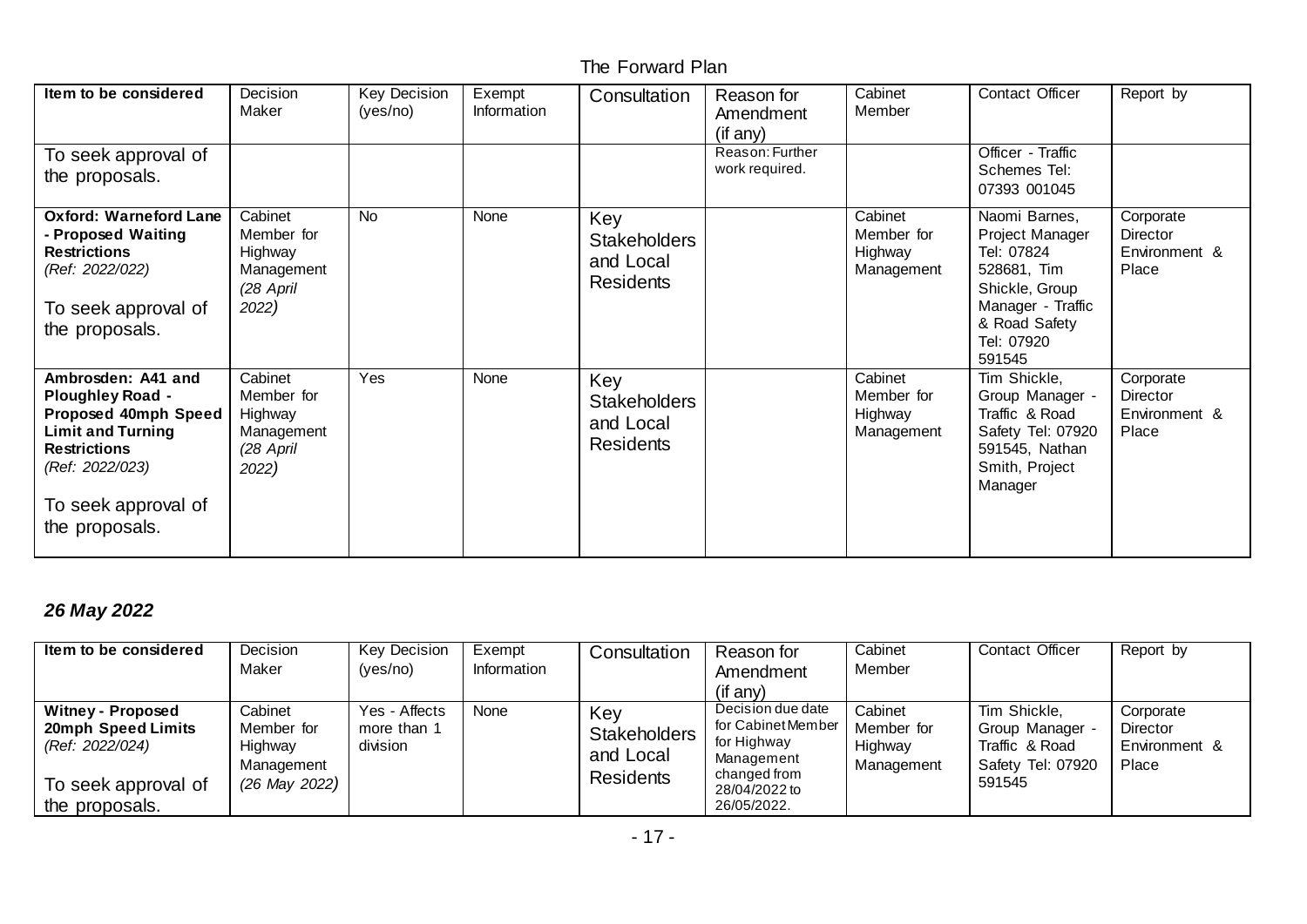| Item to be considered                                                                                                                                                                | Decision<br>Maker                                               | <b>Key Decision</b><br>(yes/no)          | Exempt<br>Information | Consultation | Reason for<br>Amendment<br>(if any) | Cabinet<br>Member                              | Contact Officer                                                                                                                                                                           | Report by                                              |
|--------------------------------------------------------------------------------------------------------------------------------------------------------------------------------------|-----------------------------------------------------------------|------------------------------------------|-----------------------|--------------|-------------------------------------|------------------------------------------------|-------------------------------------------------------------------------------------------------------------------------------------------------------------------------------------------|--------------------------------------------------------|
|                                                                                                                                                                                      |                                                                 |                                          |                       |              | Reason: Further<br>work required    |                                                |                                                                                                                                                                                           |                                                        |
| <b>Bicester - various</b><br>locations - new and<br>amended waiting<br>restrictions<br>(Ref: 2022/032)<br>A decision is sought<br>on new and<br>amended waiting<br>restrictions.     | Cabinet<br>Member for<br>Highway<br>Management<br>(26 May 2022) | Yes - Affects<br>more than 1<br>division | None                  | N/A          |                                     | Cabinet<br>Member for<br>Highway<br>Management | Tim Shickle,<br>Group Manager -<br>Traffic & Road<br>Safety Tel: 07920<br>591545, Mike<br>Wasley, Principal<br>Officer - Traffic<br>Schemes Tel:<br>07393 001045                          | Corporate<br>Director<br>Environment &<br>Place        |
| Charlbury - B4437<br>Forest Road - proposed<br>extension of 30mph<br>speed limit<br>(Ref: 2022/031)<br>A decision is sought<br>on a proposed<br>extension of a 30mph<br>speed limit. | Cabinet<br>Member for<br>Highway<br>Management<br>(26 May 2022) | Yes                                      | None                  | N/A          |                                     | Cabinet<br>Member for<br>Highway<br>Management | Tim Shickle,<br>Group Manager -<br>Traffic & Road<br>Safety Tel: 07920<br>591545, James<br>Wright, Traffic &<br>Traffic Schemes<br><b>Technical Officer</b><br>Tel: 07789<br>926984       | Corporate<br>Director<br>Environment &<br>Place        |
| East Hagbourne -<br>proposed 20mph speed<br><b>limit</b><br>(Ref: 2022/029)<br>A decision is sought<br>on a proposed 20<br>mph speed limit<br>restrictions.                          | Cabinet<br>Member for<br>Highway<br>Management<br>(26 May 2022) | <b>No</b>                                | None                  | N/A          |                                     | Cabinet<br>Member for<br>Highway<br>Management | Tim Shickle,<br>Group Manager -<br>Traffic & Road<br>Safety Tel: 07920<br>591545, Jon<br>Beale, Traffic and<br><b>Traffic Schemes</b><br><b>Technical Officer</b><br>Tel: 07860<br>330031 | Corporate<br><b>Director</b><br>Environment &<br>Place |
| Eynsham proposed                                                                                                                                                                     | Cabinet                                                         | No                                       | None                  |              |                                     | Cabinet                                        | Tim Shickle,                                                                                                                                                                              | Corporate                                              |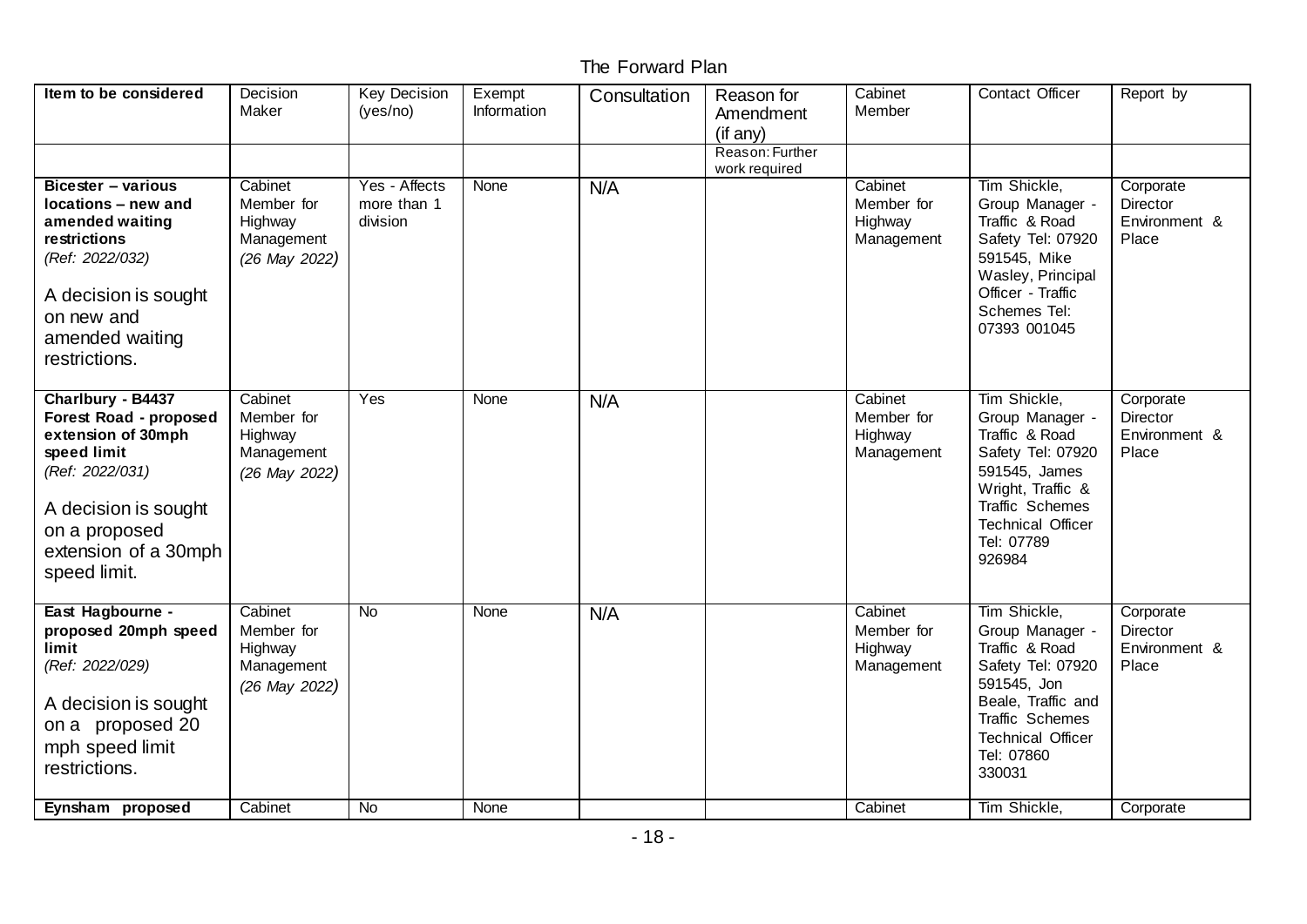| Item to be considered                                                                                                                                                                                                                                                   | Decision<br>Maker                                               | <b>Key Decision</b><br>(yes/no) | Exempt<br>Information | Consultation | Reason for<br>Amendment<br>(if any) | Cabinet<br>Member                              | Contact Officer                                                                                                                                                                     | Report by                                              |
|-------------------------------------------------------------------------------------------------------------------------------------------------------------------------------------------------------------------------------------------------------------------------|-----------------------------------------------------------------|---------------------------------|-----------------------|--------------|-------------------------------------|------------------------------------------------|-------------------------------------------------------------------------------------------------------------------------------------------------------------------------------------|--------------------------------------------------------|
| 20mph and 40mph<br>speed limits<br>(Ref: 2022/042)<br>A decision is sought<br>on proposed 20 mph<br>and 40mph speed<br>limit restrictions.                                                                                                                              | Member for<br>Highway<br>Management<br>(26 May 2022)            |                                 |                       |              |                                     | Member for<br>Highway<br>Management            | Group Manager -<br>Traffic & Road<br>Safety Tel: 07920<br>591545, James<br>Wright, Traffic &<br>Traffic Schemes<br><b>Technical Officer</b><br>Tel: 07789<br>926984                 | Director<br>Environment &<br>Place                     |
| <b>Middle Barton and</b><br><b>Westcot Barton</b><br>proposed 20mph and<br>30mph speed limits<br>(Ref: 2022/038)<br>A decision is sought<br>on proposed 20 mph<br>and 30mph speed<br>limit restrictions.                                                                | Cabinet<br>Member for<br>Highway<br>Management<br>(26 May 2022) | $\overline{N}$                  | None                  | N/A          |                                     | Cabinet<br>Member for<br>Highway<br>Management | Tim Shickle,<br>Group Manager -<br>Traffic & Road<br>Safety Tel: 07920<br>591545, James<br>Wright, Traffic &<br>Traffic Schemes<br><b>Technical Officer</b><br>Tel: 07789<br>926984 | Corporate<br>Director<br>Environment &<br>Place        |
| Oxford- A40 junction<br>with Blandford Avenue<br>and Davenant Road -<br>proposed access<br>restrictions and traffic<br>calming measures<br>(Ref: 2022/037)<br>A decision is sought<br>on a proposed<br>proposed access<br>restrictions and traffic<br>calming measures. | Cabinet<br>Member for<br>Highway<br>Management<br>(26 May 2022) | $\overline{Y}$ es               | None                  | N/A          |                                     | Cabinet<br>Member for<br>Highway<br>Management | Tim Shickle,<br>Group Manager -<br>Traffic & Road<br>Safety Tel: 07920<br>591545, Anthony<br>Kirkwood,<br>Principal<br>Engineer - Traffic<br>& Road Safety<br>Tel: 07392<br>318871  | Corporate<br><b>Director</b><br>Environment &<br>Place |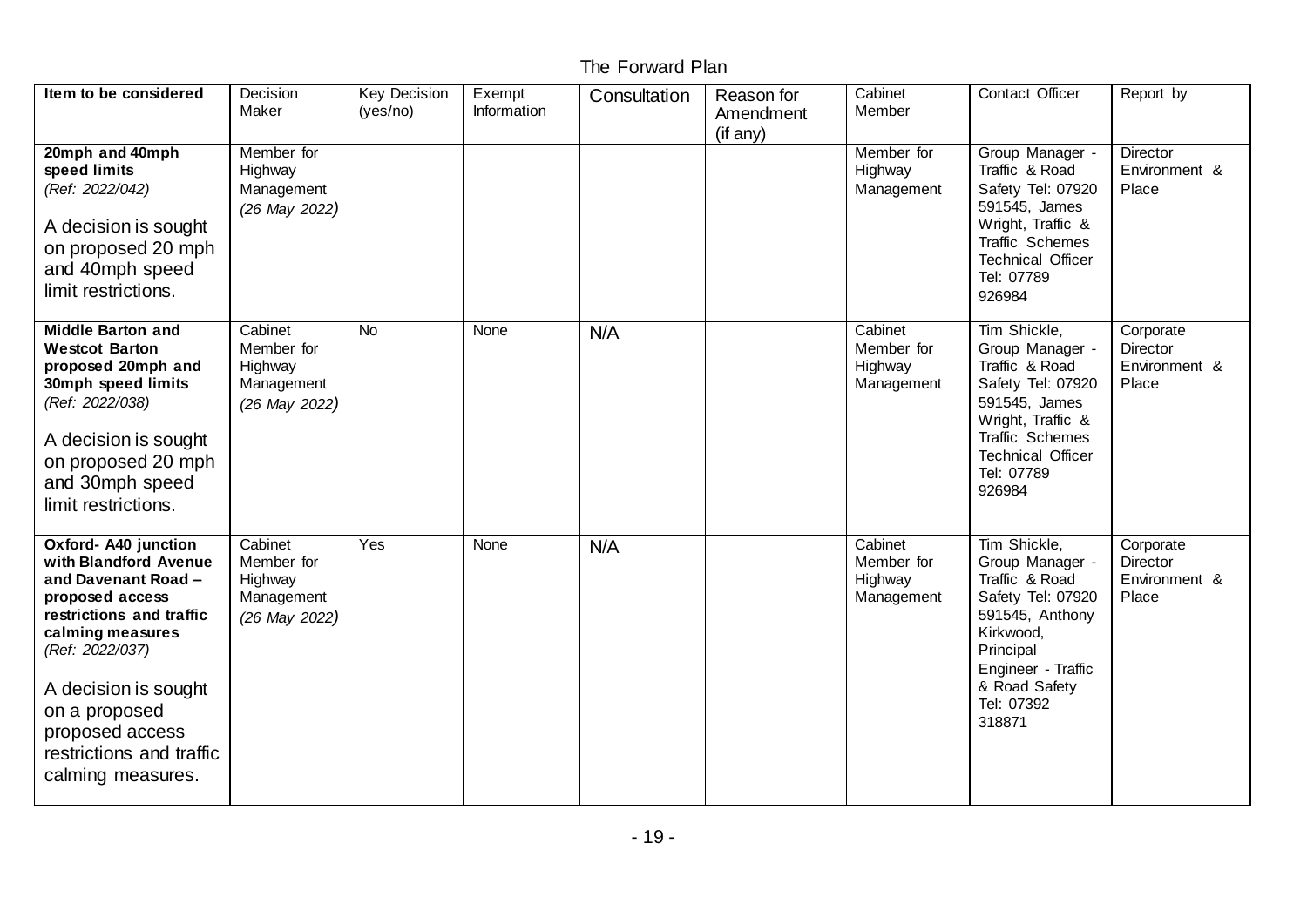| Item to be considered                                                                                                                                                                                                                                              | Decision<br>Maker                                               | <b>Key Decision</b><br>(yes/no) | Exempt<br>Information | Consultation | Reason for<br>Amendment<br>(if any) | Cabinet<br>Member                              | Contact Officer                                                                                                                                                                    | Report by                                              |
|--------------------------------------------------------------------------------------------------------------------------------------------------------------------------------------------------------------------------------------------------------------------|-----------------------------------------------------------------|---------------------------------|-----------------------|--------------|-------------------------------------|------------------------------------------------|------------------------------------------------------------------------------------------------------------------------------------------------------------------------------------|--------------------------------------------------------|
| <b>Oxford - Alice Smith</b><br>Square - proposed one-<br>way restriction<br>(Ref: 2022/40)<br>A decision is sought<br>on a proposed one<br>way restriction.                                                                                                        | Cabinet<br>Member for<br>Highway<br>Management<br>(26 May 2022) | <b>No</b>                       | None                  | N/A          |                                     | Cabinet<br>Member for<br>Highway<br>Management | Tim Shickle,<br>Group Manager -<br>Traffic & Road<br>Safety Tel: 07920<br>591545, Anthony<br>Kirkwood,<br>Principal<br>Engineer - Traffic<br>& Road Safety<br>Tel: 07392<br>318871 | Corporate<br>Director<br>Environment &<br>Place        |
| Oxford- Elms Drive -<br>proposed amendment<br>to Controlled Parking<br>Zone restrictions<br>(Ref: 2022/035)<br>A decision is sought<br>on a proposed<br>amendment to the<br><b>Marston Nprth</b><br><b>Controlled Parking</b><br>Zone in respect of<br>Elms Drive. | Cabinet<br>Member for<br>Highway<br>Management<br>(26 May 2022) | $\overline{N}$                  | None                  | N/A          |                                     | Cabinet<br>Member for<br>Highway<br>Management | Tim Shickle,<br>Group Manager -<br>Traffic & Road<br>Safety Tel: 07920<br>591545, Anthony<br>Kirkwood,<br>Principal<br>Engineer - Traffic<br>& Road Safety<br>Tel: 07392<br>318871 | Corporate<br>Director<br>Environment &<br>Place        |
| <b>Oxford- various</b><br><b>locations</b><br>(Ref: 2022/030)<br>A decision is sought<br>on proposed<br>amendments to<br>parking permit<br>eligibility.                                                                                                            | Cabinet<br>Member for<br>Highway<br>Management<br>(26 May 2022) | <b>No</b>                       | None                  | N/A          |                                     | Cabinet<br>Member for<br>Highway<br>Management | Tim Shickle,<br>Group Manager -<br>Traffic & Road<br>Safety Tel: 07920<br>591545, Anthony<br>Kirkwood,<br>Principal<br>Engineer - Traffic<br>& Road Safety<br>Tel: 07392<br>318871 | Corporate<br><b>Director</b><br>Environment &<br>Place |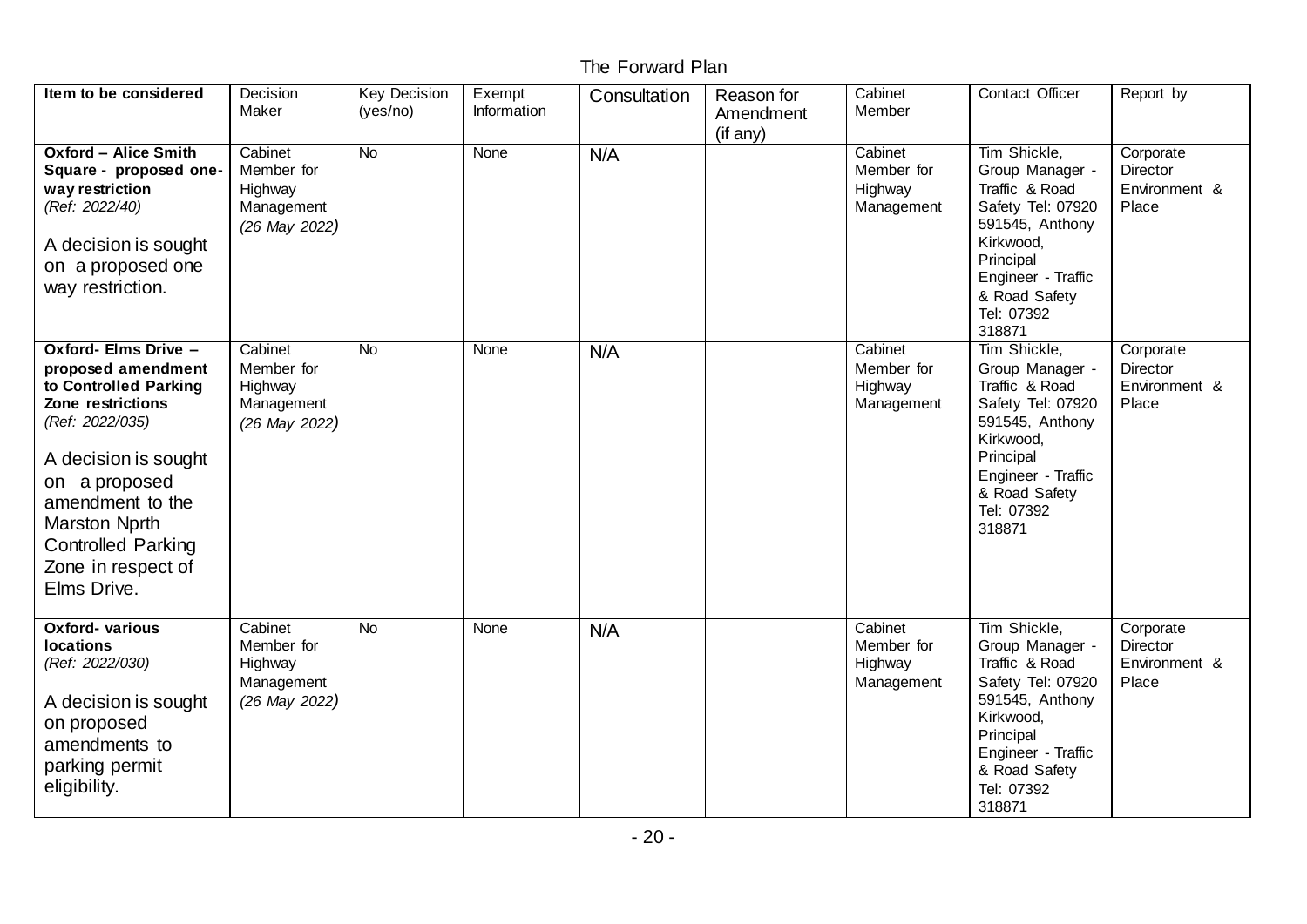| Item to be considered                                                                                                                                                                                                                               | Decision<br>Maker                                               | <b>Key Decision</b><br>(yes/no) | Exempt<br>Information | Consultation | Reason for<br>Amendment<br>$($ if any $)$ | Cabinet<br>Member                              | Contact Officer                                                                                                                                                                    | Report by                                       |
|-----------------------------------------------------------------------------------------------------------------------------------------------------------------------------------------------------------------------------------------------------|-----------------------------------------------------------------|---------------------------------|-----------------------|--------------|-------------------------------------------|------------------------------------------------|------------------------------------------------------------------------------------------------------------------------------------------------------------------------------------|-------------------------------------------------|
| <b>Oxford- various</b><br>locations - proposed<br>new and deleted<br><b>Disabled Persons</b><br>parking Places<br>(Ref: 2022/034)<br>A decision is sought<br>on proposed new<br>and deleted disabled<br>persons parking<br>places.                  | Cabinet<br>Member for<br>Highway<br>Management<br>(26 May 2022) | Yes                             | None                  | N/A          |                                           | Cabinet<br>Member for<br>Highway<br>Management | Tim Shickle,<br>Group Manager -<br>Traffic & Road<br>Safety Tel: 07920<br>591545, Anthony<br>Kirkwood,<br>Principal<br>Engineer - Traffic<br>& Road Safety<br>Tel: 07392<br>318871 | Corporate<br>Director<br>Environment &<br>Place |
| <b>South and Vale districts</b><br>various locations -<br>proposed new and<br>deleted Disabled<br><b>Persons parking Places</b><br>(Ref: 2022/036)<br>A decision is sought<br>on proposed new<br>and deleted disabled<br>persons parking<br>places. | Cabinet<br>Member for<br>Highway<br>Management<br>(26 May 2022) | <b>No</b>                       | None                  | N/A          |                                           | Cabinet<br>Member for<br>Highway<br>Management | Tim Shickle,<br>Group Manager -<br>Traffic & Road<br>Safety Tel: 07920<br>591545, Anthony<br>Kirkwood,<br>Principal<br>Engineer - Traffic<br>& Road Safety<br>Tel: 07392<br>318871 | Corporate<br>Director<br>Environment &<br>Place |
| Thame - Wellington<br>Street - proposed zebra<br>crossing<br>(Ref: 2022/033)<br>A decision is sought<br>on a proposed zebra<br>crossing.                                                                                                            | Cabinet<br>Member for<br>Highway<br>Management<br>(26 May 2022) | <b>No</b>                       | None                  | N/A          |                                           | Cabinet<br>Member for<br>Highway<br>Management | Tim Shickle,<br>Group Manager -<br>Traffic & Road<br>Safety Tel: 07920<br>591545, Jon<br>Beale, Traffic and<br>Traffic Schemes<br><b>Technical Officer</b><br>Tel: 07860           | Corporate<br>Director<br>Environment &<br>Place |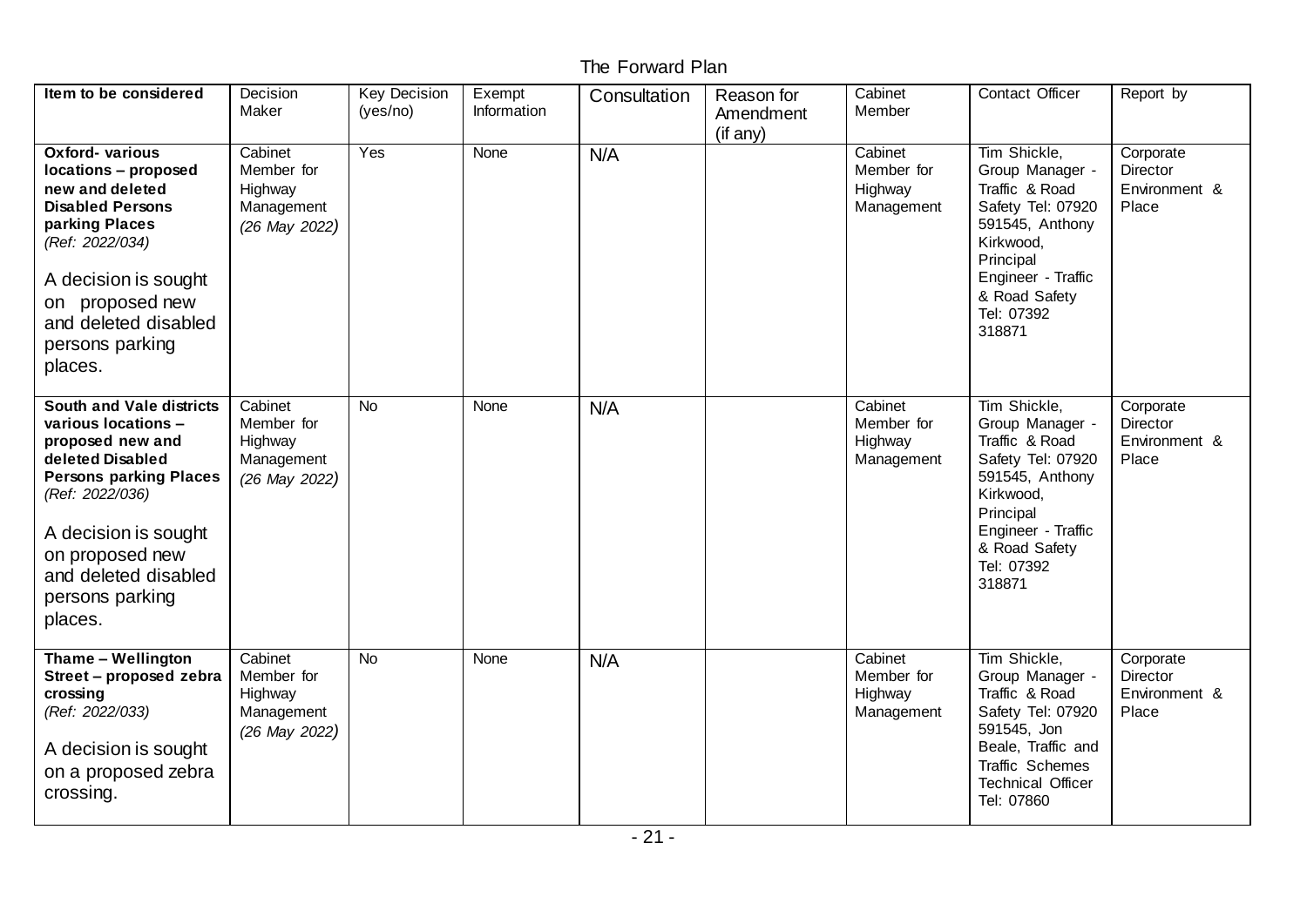| Item to be considered                                                                                                                                                                                                                                                                        | Decision<br>Maker                                               | <b>Key Decision</b><br>(yes/no) | Exempt<br>Information | Consultation | Reason for<br>Amendment<br>(if any) | Cabinet<br>Member                              | Contact Officer                                                                                                                                                                    | Report by                                       |
|----------------------------------------------------------------------------------------------------------------------------------------------------------------------------------------------------------------------------------------------------------------------------------------------|-----------------------------------------------------------------|---------------------------------|-----------------------|--------------|-------------------------------------|------------------------------------------------|------------------------------------------------------------------------------------------------------------------------------------------------------------------------------------|-------------------------------------------------|
|                                                                                                                                                                                                                                                                                              |                                                                 |                                 |                       |              |                                     |                                                | 330031                                                                                                                                                                             |                                                 |
| <b>Woodcote: Reading</b><br>Road proposed<br>extension of 30mph<br>speed limit and bus<br>stop clearways<br>(Ref: 2022/041)<br>A decision is sought<br>on a proposed<br>extension of a 30mph<br>speed limit and bus<br>stop clearways.                                                       | Cabinet<br>Member for<br>Highway<br>Management<br>(26 May 2022) | <b>No</b>                       | None                  | N/A          |                                     | Cabinet<br>Member for<br>Highway<br>Management | Tim Shickle,<br>Group Manager -<br>Traffic & Road<br>Safety Tel: 07920<br>591545, Anthony<br>Kirkwood,<br>Principal<br>Engineer - Traffic<br>& Road Safety<br>Tel: 07392<br>318871 | Corporate<br>Director<br>Environment &<br>Place |
| Woodstock - town<br>centre – proposed pay<br>and display parking<br>places, residents permit<br>parking and waiting<br>restrictions<br>(Ref: 2022/039)<br>A decision is sought<br>on proposed pay<br>and display parking<br>places, residents<br>permit parking and<br>waiting restrictions. | Cabinet<br>Member for<br>Highway<br>Management<br>(26 May 2022) | <b>No</b>                       | None                  | N/A          |                                     | Cabinet<br>Member for<br>Highway<br>Management | Tim Shickle,<br>Group Manager -<br>Traffic & Road<br>Safety Tel: 07920<br>591545, James<br>Whiting, Principal<br>Officer - Parking<br>Tel: 07584<br>581187                         | Corporate<br>Director<br>Environment &<br>Place |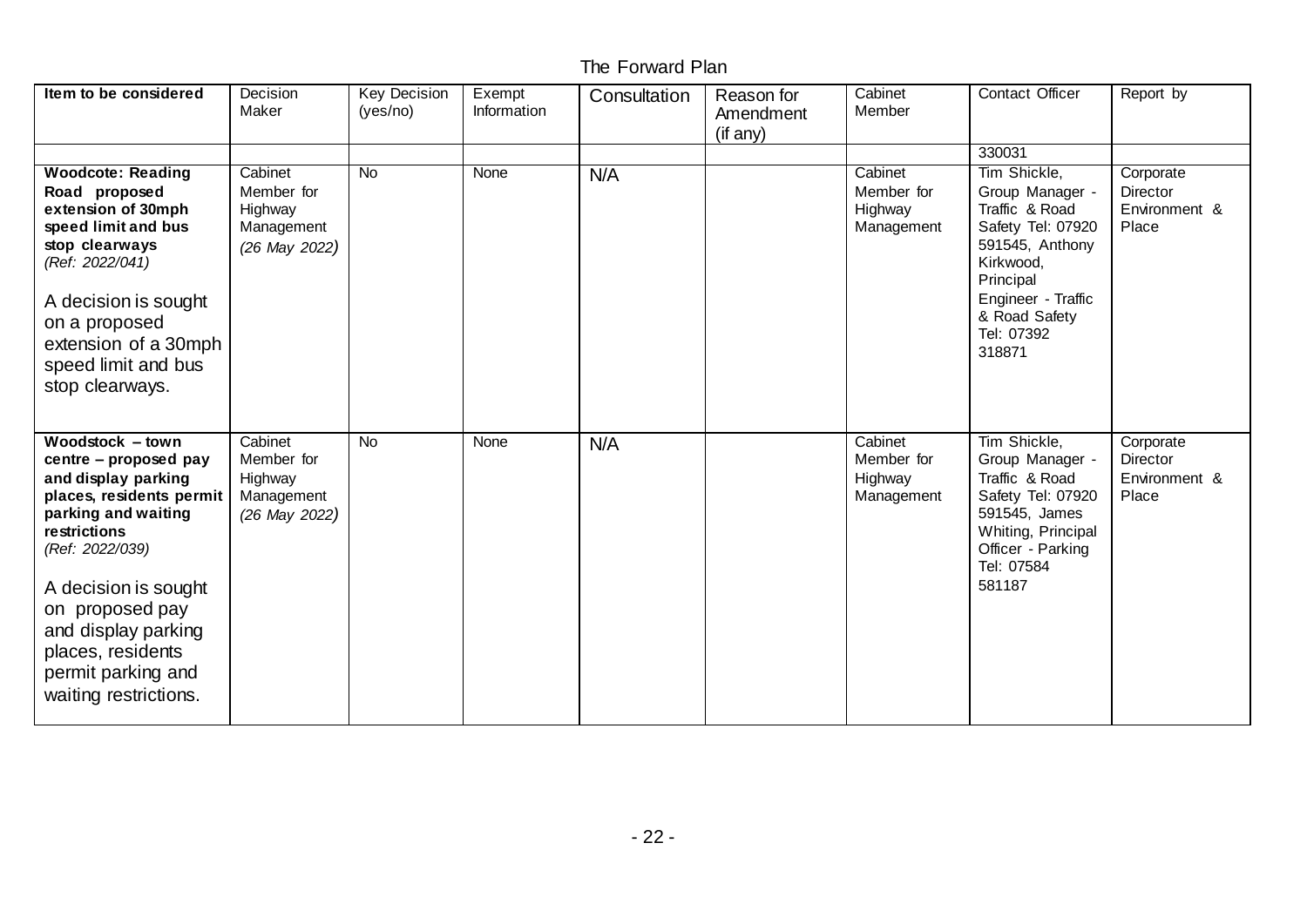#### *23 June 2022*

| Item to be considered                                                                                                                                                                          | Decision<br>Maker                                                     | <b>Key Decision</b><br>(yes/no) | Exempt<br>Information | Consultation                                                | Reason for<br>Amendment<br>(if any)                                                                                                                                                                                                                                                                                    | Cabinet<br>Member                              | Contact Officer                                                                                                                                                                        | Report by                                       |
|------------------------------------------------------------------------------------------------------------------------------------------------------------------------------------------------|-----------------------------------------------------------------------|---------------------------------|-----------------------|-------------------------------------------------------------|------------------------------------------------------------------------------------------------------------------------------------------------------------------------------------------------------------------------------------------------------------------------------------------------------------------------|------------------------------------------------|----------------------------------------------------------------------------------------------------------------------------------------------------------------------------------------|-------------------------------------------------|
| Didcot: B4493 Wantage<br>Road - Proposed<br><b>Waiting Restrictions</b><br>(Ref: 2022/003)<br>To seek approval of<br>the proposals.                                                            | Cabinet<br>Member for<br>Highway<br>Management<br>$(23$ June<br>2022) | <b>No</b>                       | None                  | Key<br><b>Stakeholders</b><br>and Local<br><b>Residents</b> | Decision due date<br>for Cabinet Member<br>for Highway<br>Management<br>changed from<br>24/03/2022 to<br>28/04/2022.<br>Reason: Further<br>work required.<br>Decision due date<br>for Cabinet Member<br>for Highway<br>Management<br>changed from<br>28/04/2022 to<br>23/06/2022.<br>Reason: Further<br>work required  | Cabinet<br>Member for<br>Highway<br>Management | Joanna Mellon,<br>Senior Project<br>Manager Tel:<br>07741 607539,<br>Tim Shickle,<br>Group Manager -<br>Traffic & Road<br>Safety Tel: 07920<br>591545                                  | Corporate<br>Director<br>Environment &<br>Place |
| <b>Oxford: Ferry Hinksey</b><br>Road - Proposed<br><b>Amendment to Waiting</b><br><b>Restrictions and</b><br><b>Parking Places</b><br>(Ref: 2021/194)<br>To seek approval of<br>the proposals. | Cabinet<br>Member for<br>Highway<br>Management<br>$(23$ June<br>2022) | <b>No</b>                       | None                  | Key<br><b>Stakeholders</b><br>and Local<br><b>Residents</b> | Decision due date<br>for Cabinet Member<br>for Highway<br>Management<br>changed from<br>23/12/2021 to<br>27/01/2022.<br>Reason: Further<br>work required.<br>Decision due date<br>for Cabinet Member<br>for Highway<br>Management<br>changed from<br>27/01/2022 to<br>24/03/2022.<br>Reason: Further<br>work required. | Cabinet<br>Member for<br>Highway<br>Management | Julian<br>Richardson,<br>Senior Engineer<br>(Road<br>Agreements<br>Team C&W) Tel:<br>07825 052736,<br>Tim Shickle,<br>Group Manager -<br>Traffic & Road<br>Safety Tel: 07920<br>591545 | Corporate<br>Director<br>Environment &<br>Place |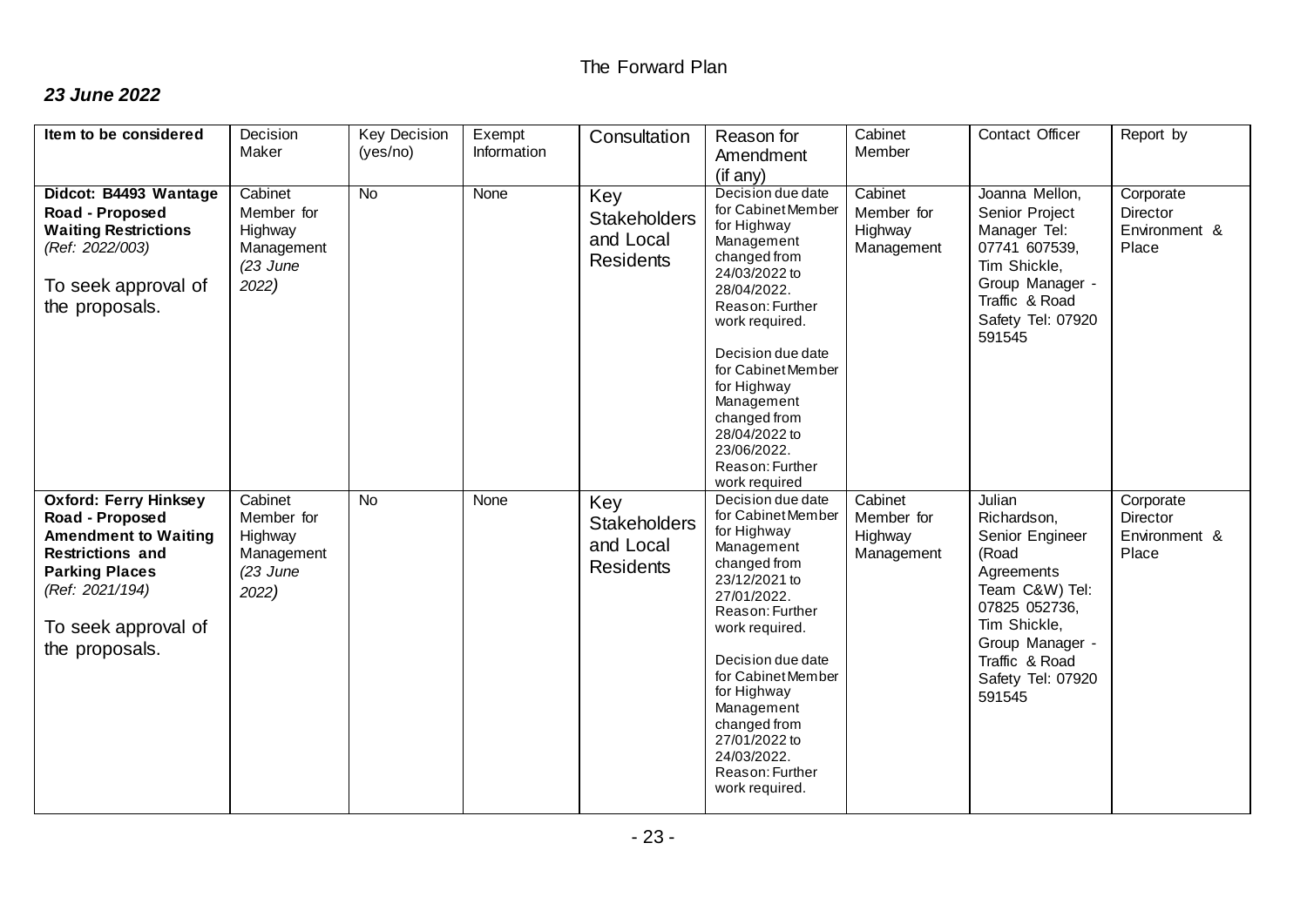| Item to be considered                                                                                                                         | Decision<br>Maker                                                     | <b>Key Decision</b><br>(yes/no) | Exempt<br>Information | Consultation                                                | Reason for<br>Amendment<br>(if any)                                                                                                                                                                                                                                                                                                                                                  | Cabinet<br>Member                              | Contact Officer                                                                                                                                                                              | Report by                                       |
|-----------------------------------------------------------------------------------------------------------------------------------------------|-----------------------------------------------------------------------|---------------------------------|-----------------------|-------------------------------------------------------------|--------------------------------------------------------------------------------------------------------------------------------------------------------------------------------------------------------------------------------------------------------------------------------------------------------------------------------------------------------------------------------------|------------------------------------------------|----------------------------------------------------------------------------------------------------------------------------------------------------------------------------------------------|-------------------------------------------------|
|                                                                                                                                               |                                                                       |                                 |                       |                                                             | Decision due date<br>for Cabinet Member<br>for Highway<br>Management<br>changed from<br>24/03/2022 to<br>28/04/2022.<br>Reason: Further<br>work required.<br>Decision due date<br>for Cabinet Member<br>for Highway<br>Management<br>changed from<br>28/04/2022 to<br>23/06/2022.<br>Reason: Further<br>work required                                                                |                                                |                                                                                                                                                                                              |                                                 |
| <b>Shrivenham: Townsend</b><br>Road - Proposed Traffic<br><b>Calming Measures</b><br>(Ref: 2021/037)<br>To seek approval of<br>the proposals. | Cabinet<br>Member for<br>Highway<br>Management<br>$(23$ June<br>2022) | <b>No</b>                       | None                  | Key<br><b>Stakeholders</b><br>and Local<br><b>Residents</b> | Decision due date<br>for Cabinet Member<br>for Environment<br>changed from<br>27/05/2021 to<br>01/07/2021.<br>Reason: Further<br>work required.<br>Decision due date<br>for Cabinet Member<br>for Highway<br>Management<br>changed from<br>01/07/2021 to<br>02/09/2021.<br>Reason: Further<br>work required.<br>Decision due date<br>for Cabinet Member<br>for Highway<br>Management | Cabinet<br>Member for<br>Highway<br>Management | Jet Dehal, Senior<br>Engineer (Road<br>Agreements<br>Team S&V<br>Engineering 2)<br>Tel: 07767<br>648708, Tim<br>Shickle, Group<br>Manager - Traffic<br>& Road Safety<br>Tel: 07920<br>591545 | Corporate<br>Director<br>Environment &<br>Place |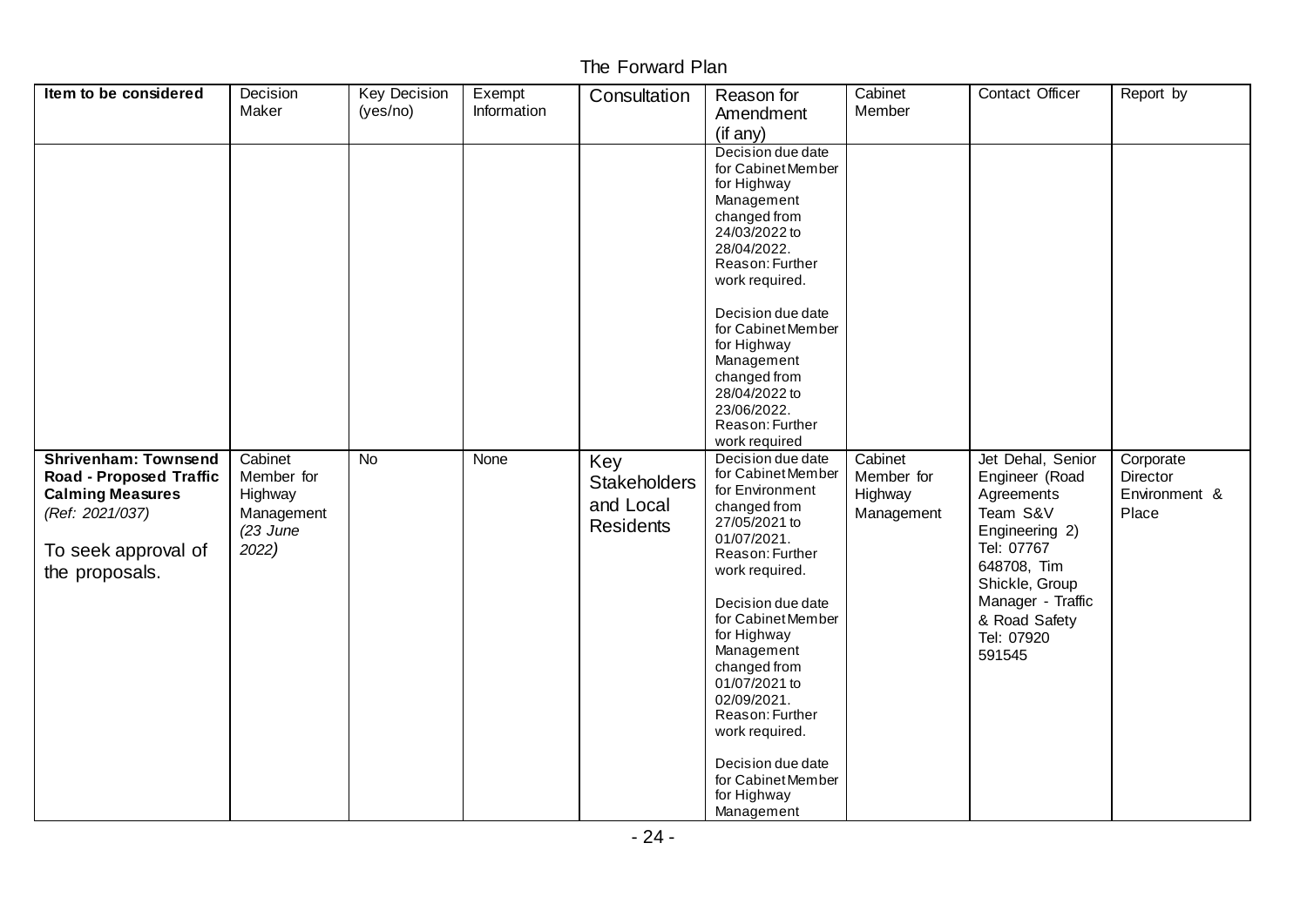| Item to be considered                                                                                              | Decision<br>Maker                                                     | <b>Key Decision</b><br>(yes/no) | Exempt<br>Information | Consultation                                                | Reason for<br>Amendment                                                                                                                                   | Cabinet<br>Member                              | Contact Officer                                                                   | Report by                                       |
|--------------------------------------------------------------------------------------------------------------------|-----------------------------------------------------------------------|---------------------------------|-----------------------|-------------------------------------------------------------|-----------------------------------------------------------------------------------------------------------------------------------------------------------|------------------------------------------------|-----------------------------------------------------------------------------------|-------------------------------------------------|
|                                                                                                                    |                                                                       |                                 |                       |                                                             | (if any)                                                                                                                                                  |                                                |                                                                                   |                                                 |
|                                                                                                                    |                                                                       |                                 |                       |                                                             | changed from<br>02/09/2021 to<br>18/11/2021.<br>Reason: Further<br>work required.                                                                         |                                                |                                                                                   |                                                 |
|                                                                                                                    |                                                                       |                                 |                       |                                                             | Decision due date<br>for Cabinet Member<br>for Highway<br>Management<br>changed from<br>18/11/2021 to<br>24/02/2022.<br>Reason: Further<br>work required. |                                                |                                                                                   |                                                 |
|                                                                                                                    |                                                                       |                                 |                       |                                                             | Decision due date<br>for Cabinet Member<br>for Highway<br>Management<br>changed from<br>24/02/2022 to<br>28/04/2022.<br>Reason: Further<br>work required. |                                                |                                                                                   |                                                 |
|                                                                                                                    |                                                                       |                                 |                       |                                                             | Decision due date<br>for Cabinet Member<br>for Highway<br>Management<br>changed from<br>28/04/2022 to<br>23/06/2022.<br>Reason: Further<br>work required  |                                                |                                                                                   |                                                 |
| <b>Upper Heyford: Camp</b><br>Road - Proposed<br><b>Waiting Restrictions</b><br>and Loading Bay<br>(Ref: 2022/010) | Cabinet<br>Member for<br>Highway<br>Management<br>$(23$ June<br>2022) | <b>No</b>                       | None                  | Key<br><b>Stakeholders</b><br>and Local<br><b>Residents</b> | Decision due date<br>for Cabinet Member<br>for Highway<br>Management<br>changed from<br>24/03/2022 to<br>28/04/2022.                                      | Cabinet<br>Member for<br>Highway<br>Management | Julian<br>Richardson,<br>Senior Engineer<br>(Road<br>Agreements<br>Team C&W) Tel: | Corporate<br>Director<br>Environment &<br>Place |